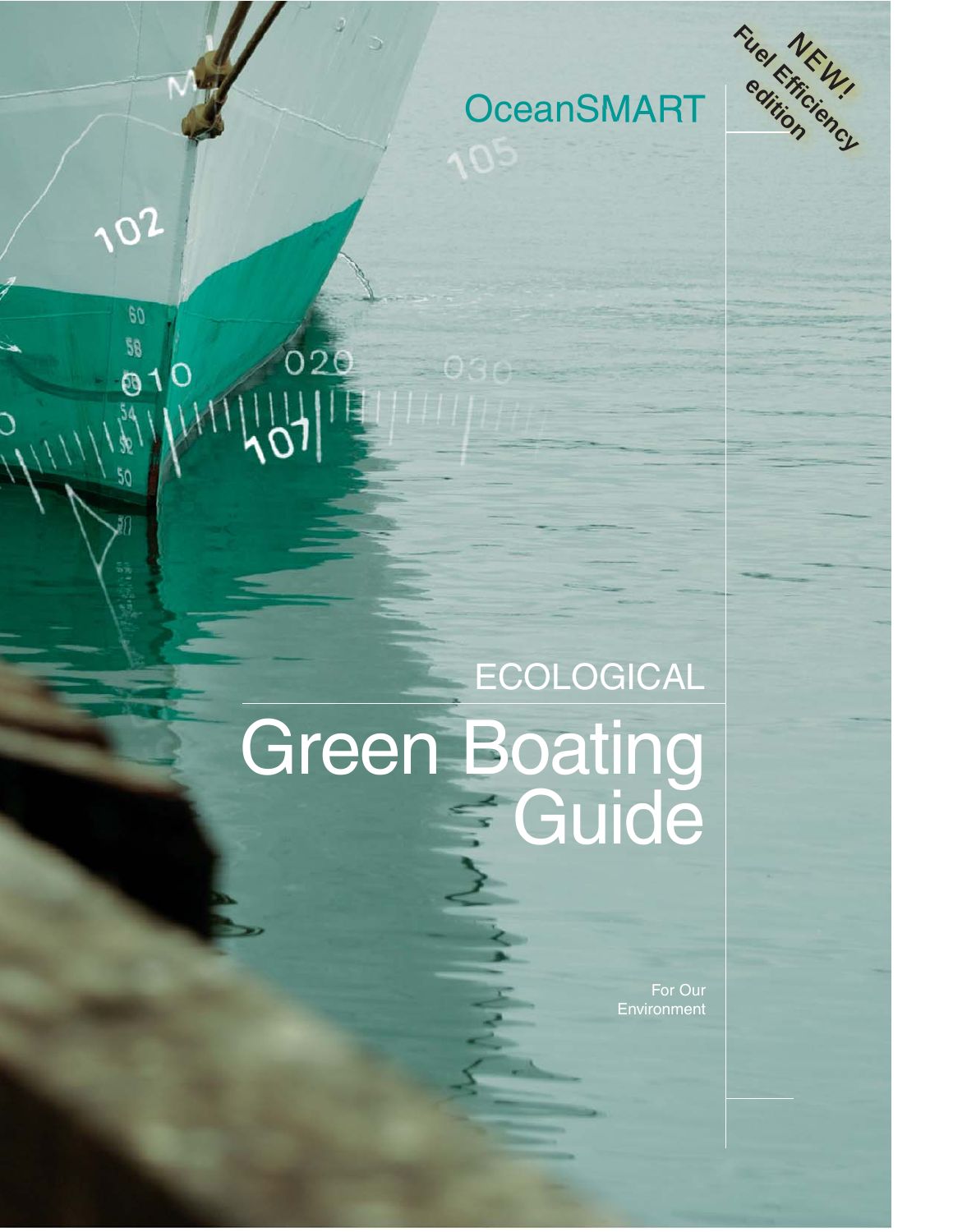- 1 Our Message
- $2 \mid$  Spills Get on the Blower
- 3 | Shellfish Feeling Flushed
- 3 Fueling Up To Drip or Knot To Drip
- 4 | Marine Mammals Steer Clear
- 5 Sensitive Areas Throttle Back
- 6 Clean Bilge Battle of the Bilge
- 7 Solid Waste Garbage In Garbage Out
- 8 | Marine Birds For the Birds
- 9 Hydraulic System Pump It Up
- 9 | Engine Maintenance Full Steam Ahead
- 10 | Vessel Pumpout Stations on Canada's West Coast
- 12 | Exhaust System Completely Exhausted
- 12 | Hull Maintenance Your Baby's Bottom
- 13 Deck Maintenance Topside Work
- 14 Cleaning Hatches & Decks Swabbing the Decks
- 15 Alternative Cleaners And Elbow Grease
- 16 | Hazardous Waste Disposal
- 18 | Boat Sewage Hold it in
- 18 | Ballast Tanks Pump It Out
- 18 Gear Overboard Stow It or Tie It Down!
- 19 | Fuel Efficiency Pull 'er Back!
- 20 | Feedback & Support Get Onboard!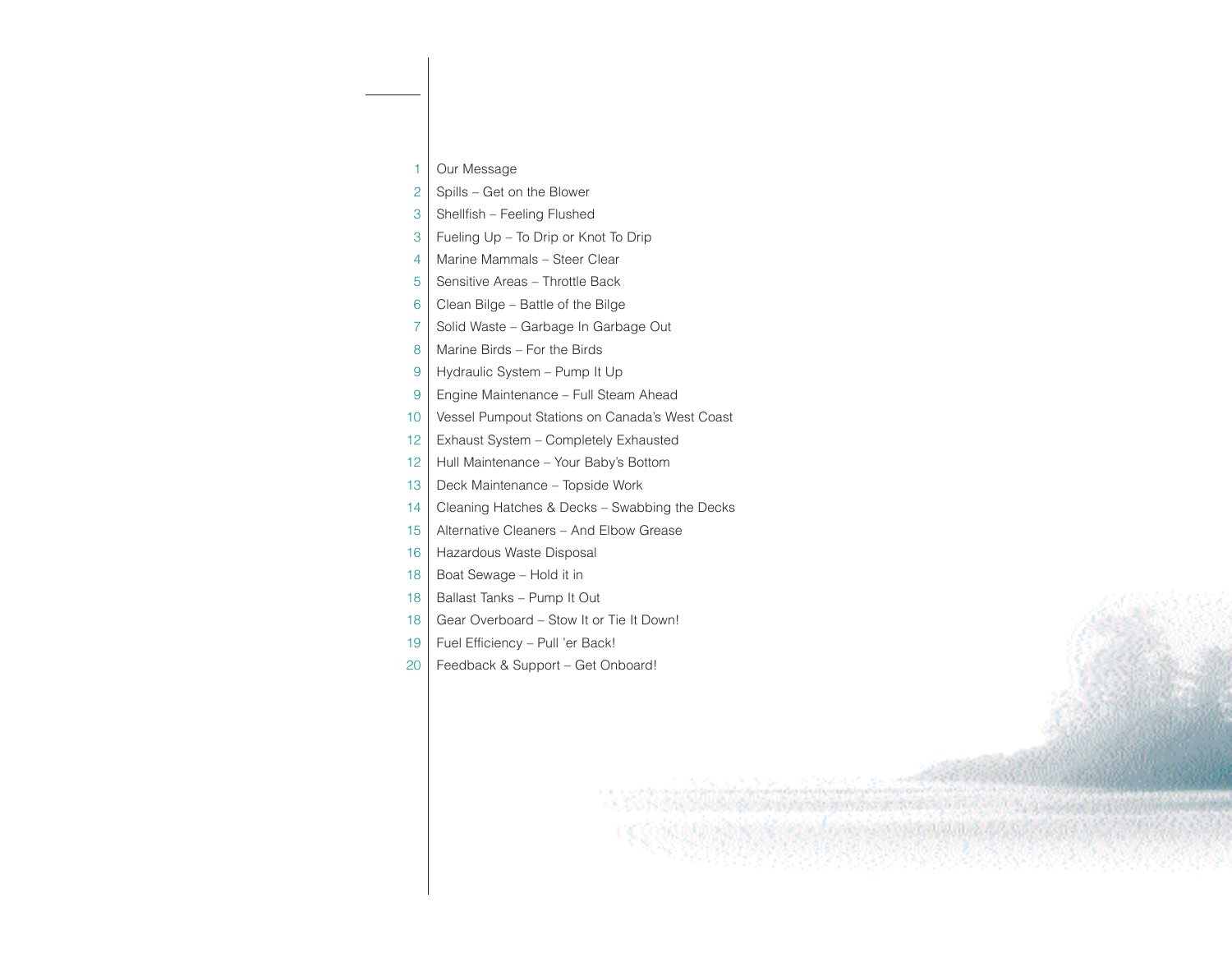# Our Message

Canada's coast, with over 243,042 kilometres of coastline, is home to over 10,000 marine species and some scientists feel there are still thousands more waiting to be discovered. There are over 2,800,000 commercial and pleasure vessels that ply these waters. Mariners have always enjoyed the rich bounty of these waters, which continue to provide us healthy fisheries and some of the finest sailing in the world.

Despite its outward beauty, all is not well with our coastal waters. The open ocean refreshes inside waters slowly, which means pollution stays in our safe harbours for years. In addition, rapid population growth and development in the south are increasing pressure on the marine environment. Shellfish contamination, unusual algae blooms and declining fish populations are all indications of a system under stress.

As mariners, we only contribute a small portion of the overall pollution entering our coastal waters, but it often concentrates near sensitive foreshore areas and in confined bays. There's a lot we can do to ensure the future health of our coastal waters. This guide outlines some of the steps we can take to minimize our environmental impacts. Slow down and enjoy the voyage!

For Our Environment

1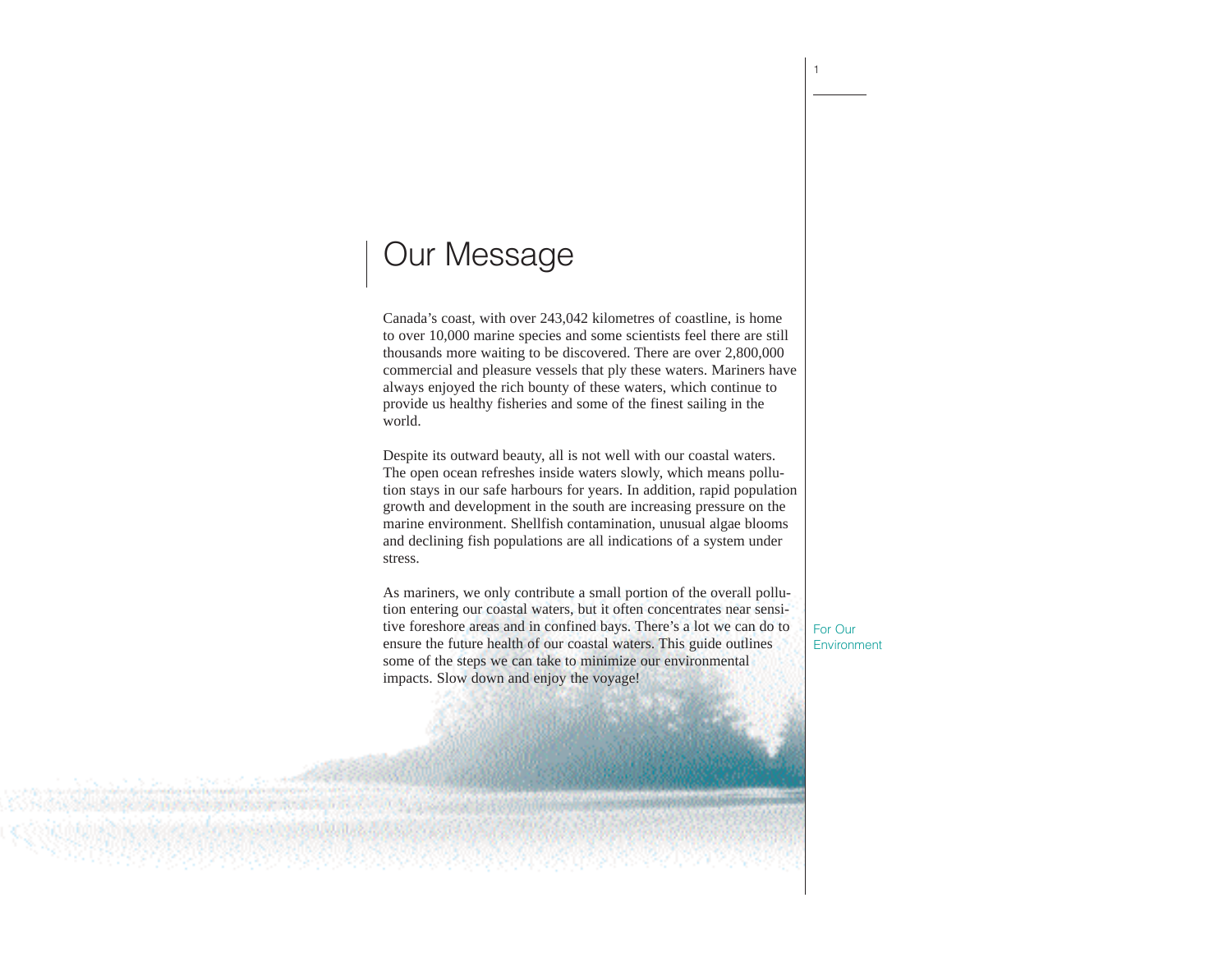### **Spills** GET ON THE BLOWER

Solutions for a healthy coast depend on you. If you see a spill or something floating on the water that is just not right, get the authorities on it. If you have a spill on board, stop the source of the spill and contain the liquid before it reaches the water.

Contact |

- <sup>l</sup> Canada Coast Guard 24/7 VHF Channel 16 or Pacific: 1-800-889-8852 Newfoundland: 1-800-563-9089 Maritimes: 1-800-565-1633 Quebec: 1-800-363-4735 Central & Arctic: 1-800-265-0237
	- Eastern Canada Oil Response Corporation 1-613-230-7369
	- Pacific Oil Spill Prevention Education Team 1-800-645-7911
	- Pacific Emergency Program (24 hours spills of dangerous materials): 1-800-663-3456
	- Environment Canada Waste Reduction: 1-800-668-6767
	- Department of Fisheries and Oceans (Violations of fishing/shell fishing regulations) 1-800-465-4336
	- Office of Boating Safety: 1-800-267-6687

#### *Report all spills that reach the water! Even spills of less than a litre are significant.*

Be prepared to answer the following:

- Where, when and how did the spill occur?
- What kind of pollution is it?
- How much was spilled?
- What's the name of the person or vessel that caused the spill?



Red Bat Starfish © Parks Canada and Anna Gajda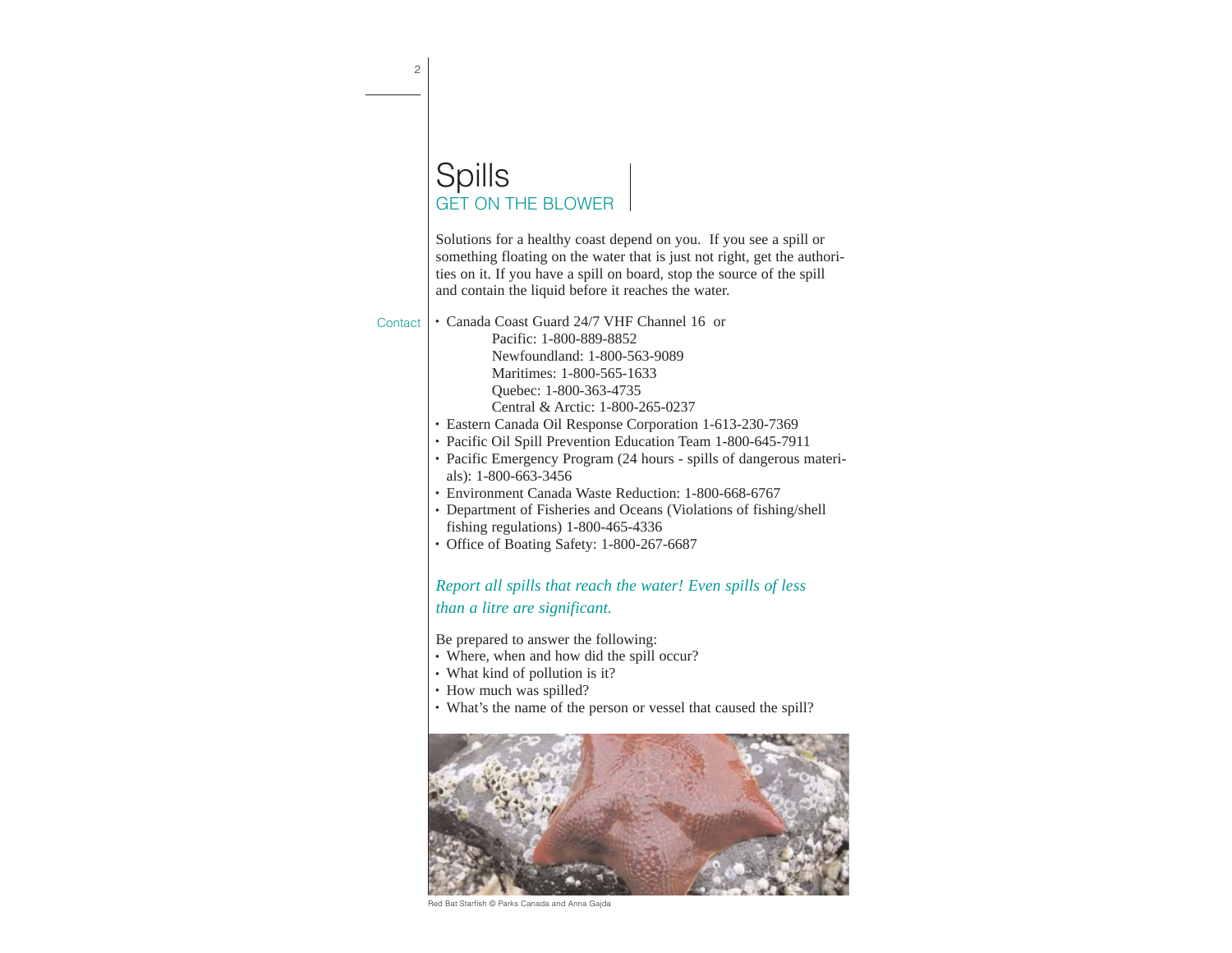

# **Shellfish** FFFI ING FLUSHED

In busy or poorly flushed anchorages, sewage from boats contaminates shellfish beds and swimming beaches. Each year a number of areas suffer from shellfish closures, health risks, and other unpleasant effects. This is no longer acceptable practice. New regulations (May 2007) under the Canadian Shipping Act have been brought in to stop this practice.

Clams, oysters and mussels are filter feeders, which concentrate the disease-causing organisms present in sewage. A single mussel can filter up to 300 times its weight in one hour! If the surrounding waters are polluted with sewage, bacteria and viruses can become concentrated in the shellfish to much higher levels than its surrounding waters. The resulting health risk means the closure of thousands of hectares of shellfish beds every year. This imposes hardships on the businesses and communities that rely on these resources.

# Fueling Up TO DRIP OR KNOT TO DRIP

Chemicals present in fuel react with sunlight to become up to 50,000 times more toxic killing plankton and other species that are essential for a healthy marine environment.

Most fuel dock fuel pumps are able to supply fuel much faster than small and medium sized boats are able to take it. The "kickback" effect or "burping" is a major source of fuel spills. The advice from fuel dock operators is "don't rush your fuelling and don't worry about keeping other boats waiting for an extra minute or two".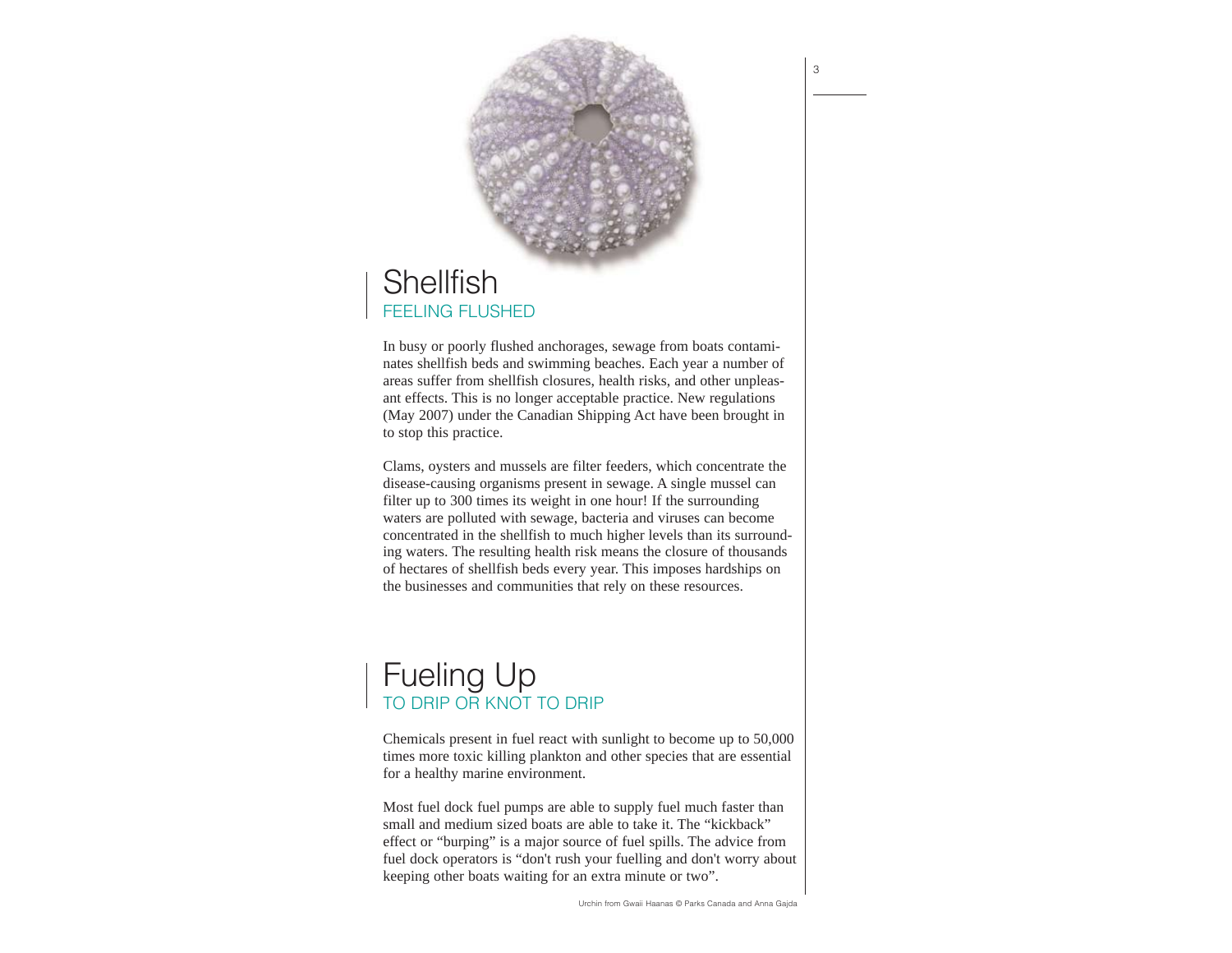| $\overline{4}$ |                                                                                                                                                                                                                                                                                                                                                                                                                                                                                                                                                                                                                                                                                                                                                                                                                                                                                                                                                                                                                                                                                                                                                                                                                                                                                                                   |
|----------------|-------------------------------------------------------------------------------------------------------------------------------------------------------------------------------------------------------------------------------------------------------------------------------------------------------------------------------------------------------------------------------------------------------------------------------------------------------------------------------------------------------------------------------------------------------------------------------------------------------------------------------------------------------------------------------------------------------------------------------------------------------------------------------------------------------------------------------------------------------------------------------------------------------------------------------------------------------------------------------------------------------------------------------------------------------------------------------------------------------------------------------------------------------------------------------------------------------------------------------------------------------------------------------------------------------------------|
|                | Fueling Up continued                                                                                                                                                                                                                                                                                                                                                                                                                                                                                                                                                                                                                                                                                                                                                                                                                                                                                                                                                                                                                                                                                                                                                                                                                                                                                              |
| Keep It Clean  | • Fill carefully! Plan to avoid spilling even one drop of fuel into the<br>water.<br>• Install a whistle in the line to warn when fuel tank level is nearly<br>full.<br>• Know how much fuel you need, and feel for an increase in airflow<br>from the vent this means the tank is full.<br>• Turn off your engine to avoid risk of a fire.<br>• Don't rely on the automatic shutoff, man the fuel pump.<br>• Have fuel absorbent materials ready.<br>• Check fuel lines and fittings to ensure there are no leaks this may<br>save your life as well as the fish!<br>• When boating season is over fill tanks and add fuel stabilizer to<br>protect engines and avoid the need to dispose of "bad fuel" in the<br>spring.<br>• Never use soap to disperse fuel spills this causes greater harm to<br>the environment and it's illegal!<br>• For safety, disperse any gasoline that has spilled into the water<br>with a hose.<br>• All other spills must be contained with a spill kit. These should be<br>available at all docks.<br>· Dispose of used cleanup material as hazardous waste (see Disposal<br>section).<br>• Put a "fuel saver" over your vent to catch spills and alert you that<br>the tank is full.<br>• Dispose of used cleanup material as hazardous waste<br>(see <b>Disposal</b> section). |
|                | Marine Mammals<br><b>STEER CLEAR</b>                                                                                                                                                                                                                                                                                                                                                                                                                                                                                                                                                                                                                                                                                                                                                                                                                                                                                                                                                                                                                                                                                                                                                                                                                                                                              |
|                | Did you know the southern resident population of orcas is now offi-<br>cially listed endangered? Stay at least 100 metres from whales, por-<br>poises and other marine mammals, and 200 metres from seal or sea<br>lion hangouts. If you're lucky enough to get to travel with whales,<br>always go parallel with their direction (don't cut across their path or<br>stop just in front of them). Propeller scars are common on many                                                                                                                                                                                                                                                                                                                                                                                                                                                                                                                                                                                                                                                                                                                                                                                                                                                                              |

marine mammals, use caution when they are near. Avoid erratic maneuvers, and never chase whales or other animals. Minimize your wake and engine noise.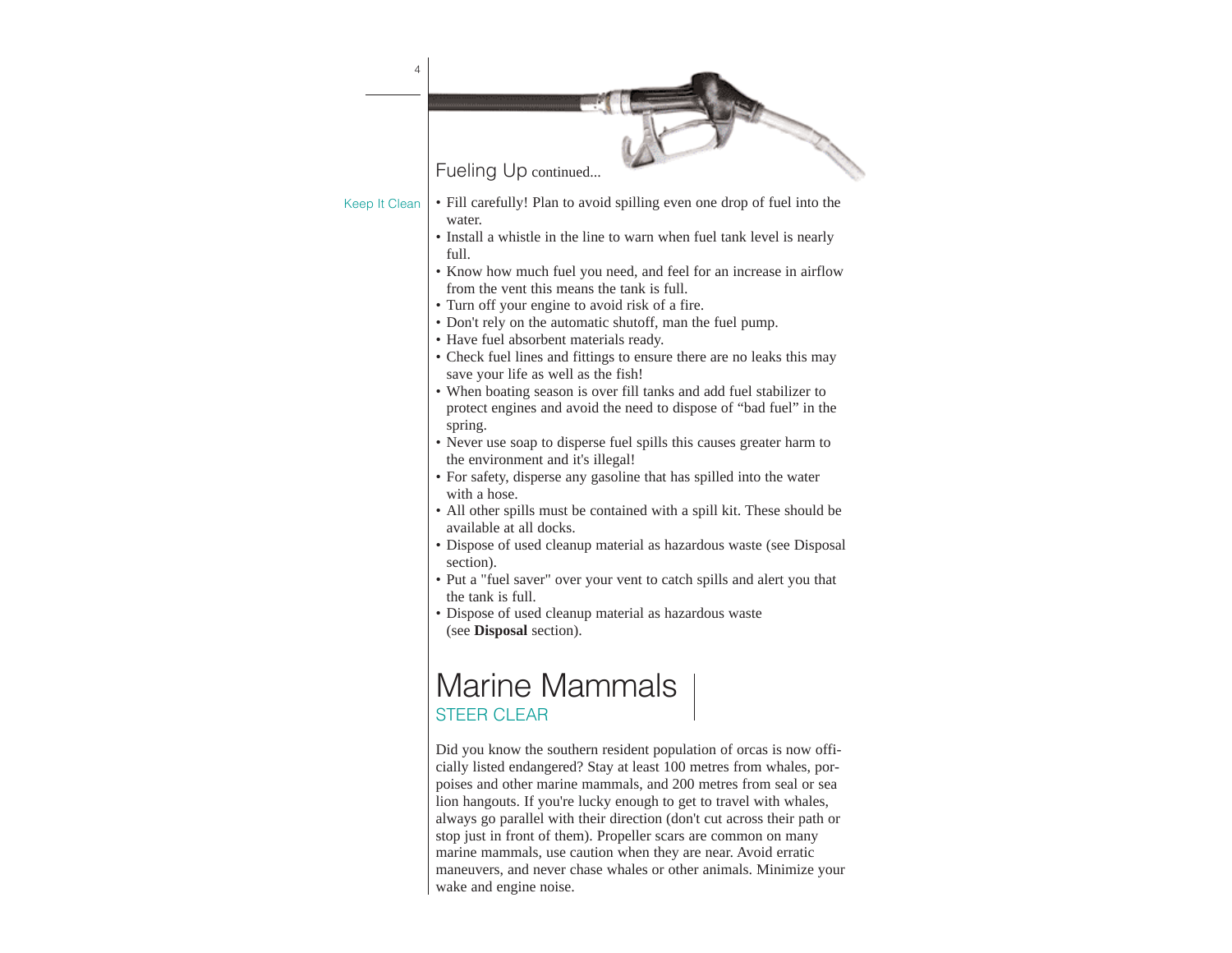The federal Fisheries Act makes it illegal to disturb marine mammals. Report observed violations or harassment of marine mammals to the Department of Fisheries and Oceans: 1-800-465-4336. For more detailed information on marine mammals and commercial operator best practices, see the Whale Watcher Operators Association's guidelines at nwWhaleWatchers.org.

### Sensitive Areas THROTTLE BACK

Shallow or poorly flushed bays, narrow channels, river and stream estuaries, eelgrass beds and shellfish areas are extremely sensitive to pollutions or boating activity.

Keep all pollution out of these waters (e.g. oil, soap, sewage etc.). Avoid running motors in shallow waters.

**Enclosed bays and narrow channels** experience very little exchange of water and tend to accumulate pollution.

**Estuaries** are used by up to 80 percent of BC's wildlife at some part of its life cycle. These areas are especially important to juvenile and spawning salmon and marine birds.

**Eelgrass and kelp beds** are key habitat for juvenile fish, crabs and shorebirds. Anchors can damage these areas. Use fixed moorings instead where possible.

**Shellfish areas**, mussels, clams and oysters, are an important economic resource on the coast. These and other filter feeders are very sensitive to pollution. Never discharge sewage or other pollution in these areas. Take care to not damage shellfish beds with anchors, dinghies or other activities.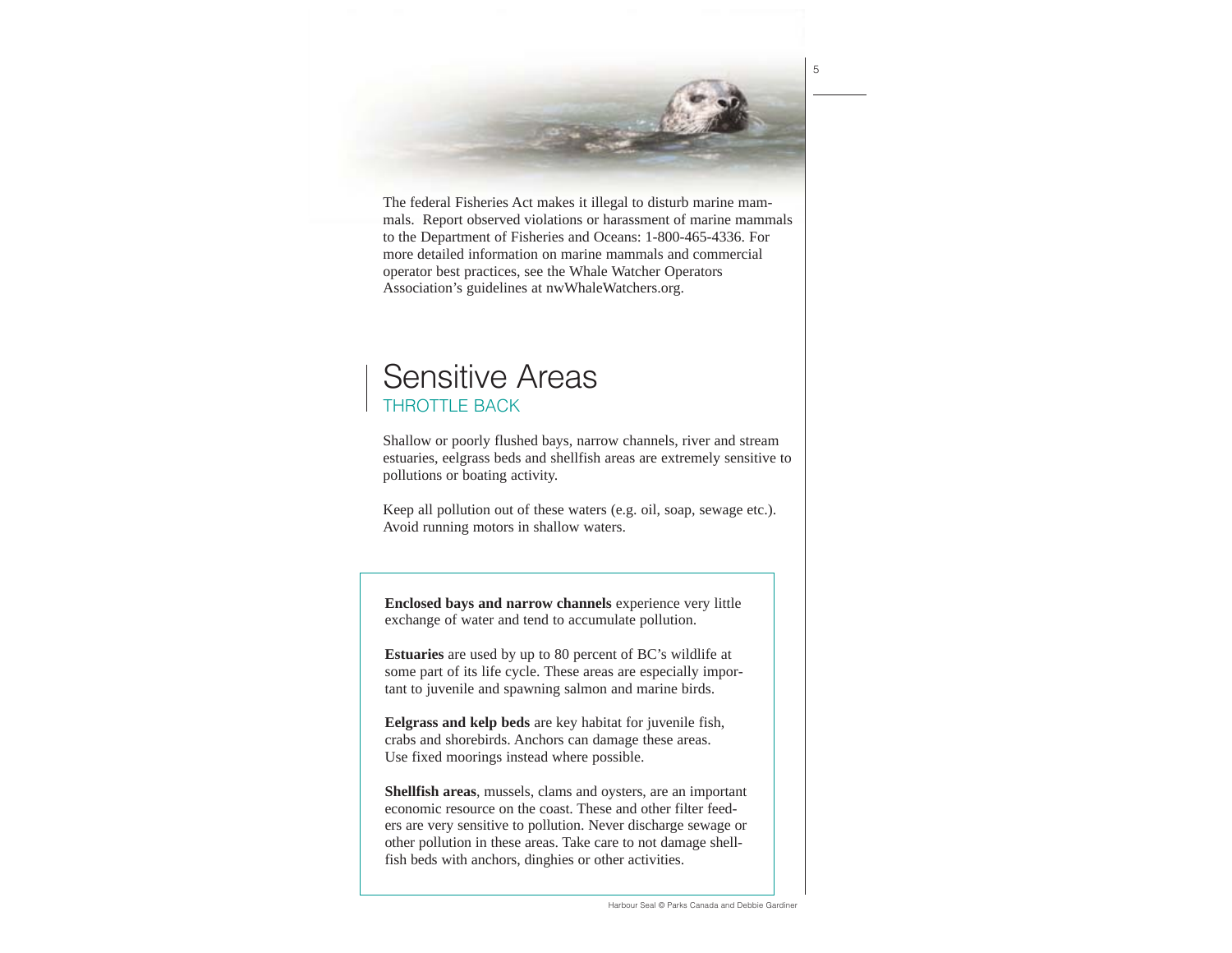### Clean Bilge BATTLE OF THE BILGE

Oil, fuel, antifreeze and other fluids collect in the bilge and are then pumped overboard, often by automatic pumps. Bilge cleaners, degreasers and soaps — even biodegradable ones — increase harmful effects. These cleaners spread the pollution over a greater volume of water, harming greater numbers of fish and other marine life.

Oil absorbing pads soak up the oil in your bilge, but not the water. These pads are very effective at keeping your bilge and the environment clean. When the pads are saturated, use gloves and wring out the oil into a container for recycling. Re-use the pad. To dispose of worn out pads see the **Disposal** section.

*Half a litre of oil will cover an acre of surface water.* If every one of the 2,000,000 boats on the coast spilt just fi *litre that would be a 2,000,000-acre oil slick! It all counts!*

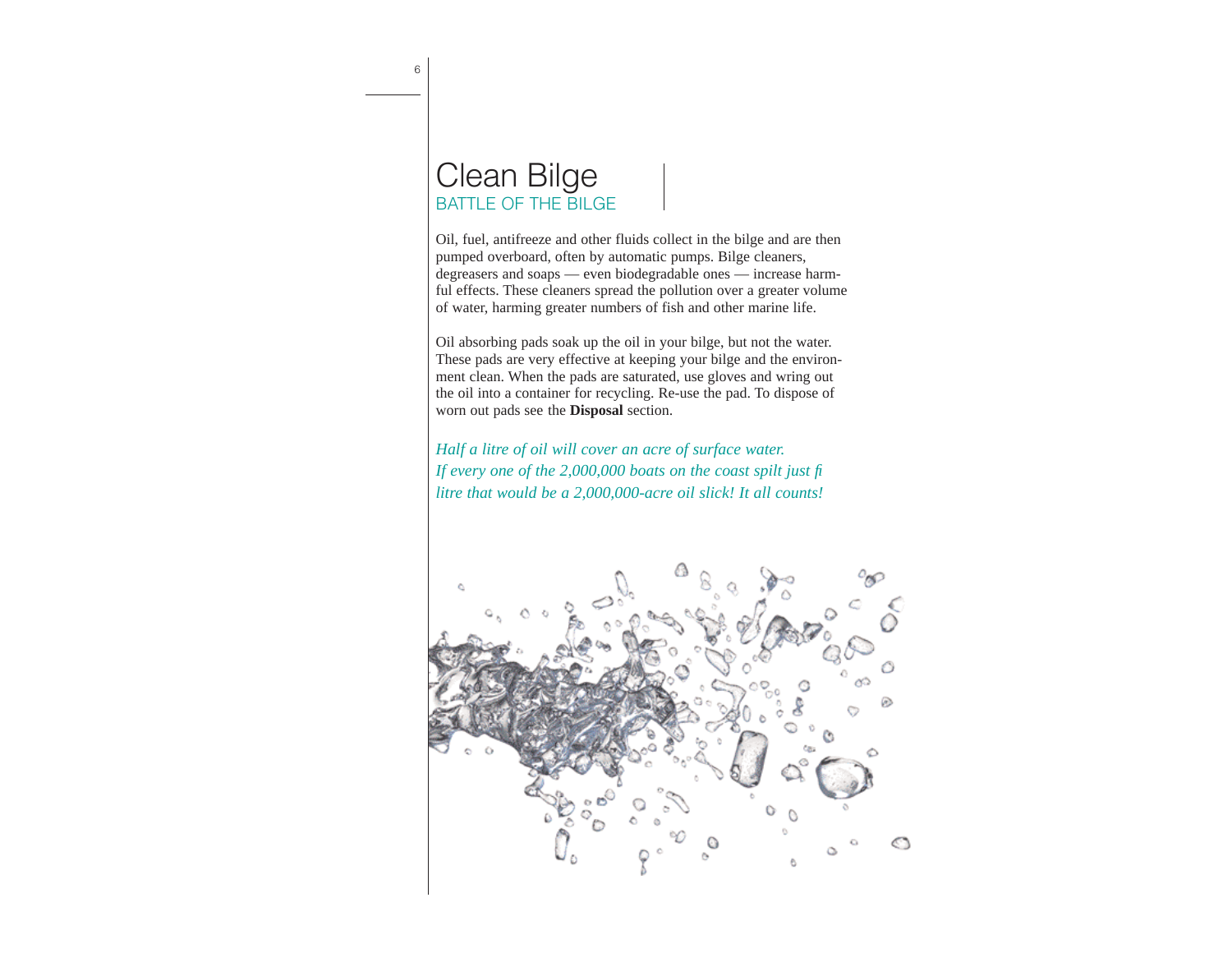- Don't pump oily bilge water overboard if it discolours surface water it is pollution. This is a criminal offence!
- Large amounts of fuel or oil in the bilge must be pumped into a closed container and properly disposed of ask at your fuel dock or marine mechanic for advice.
- Secure an oil absorbent pad in your bilge and check it often.
- <sup>l</sup> Chronic fuel or oil in the bilge indicates a leak check all fittings.
- To clean the bilge, pump out uncontaminated water and then wipe out the rest using an EcoLogo cleaner. Don't flush bilges with cleaners.
- Fit a drip tray under your engine to catch any leaks. Install a bilge filtration system

# Solid Waste GARBAGE IN GARBAGE OUT

Trash is ugly and kills fish and wildlife. Plastics can foul props or engine intakes and cause expensive repairs. Don't let trash get thrown, blown or washed overboard. Many remote areas do not have garbage facilities, so plan to bring back everything you take with you. Dispose of all recyclables such as glass, aluminium, plastic, newspapers, batteries and oil in the appropriate marked containers on land. Remember: "reduce, reuse, recycle".

*At least 267 different species worldwide are known to have suffered from entanglement or ingestion of marine debris including seabirds, turtles, seals, sea lions, whales and fish !*

Across Canada, 42,991 volunteers collected 13,195 bags (138,165 kg) of garbage in the 2008 Great Canadian Shoreline Cleanup. Shoreline and recreational activity accounted for more trash than any other category.

#### Keep It Clean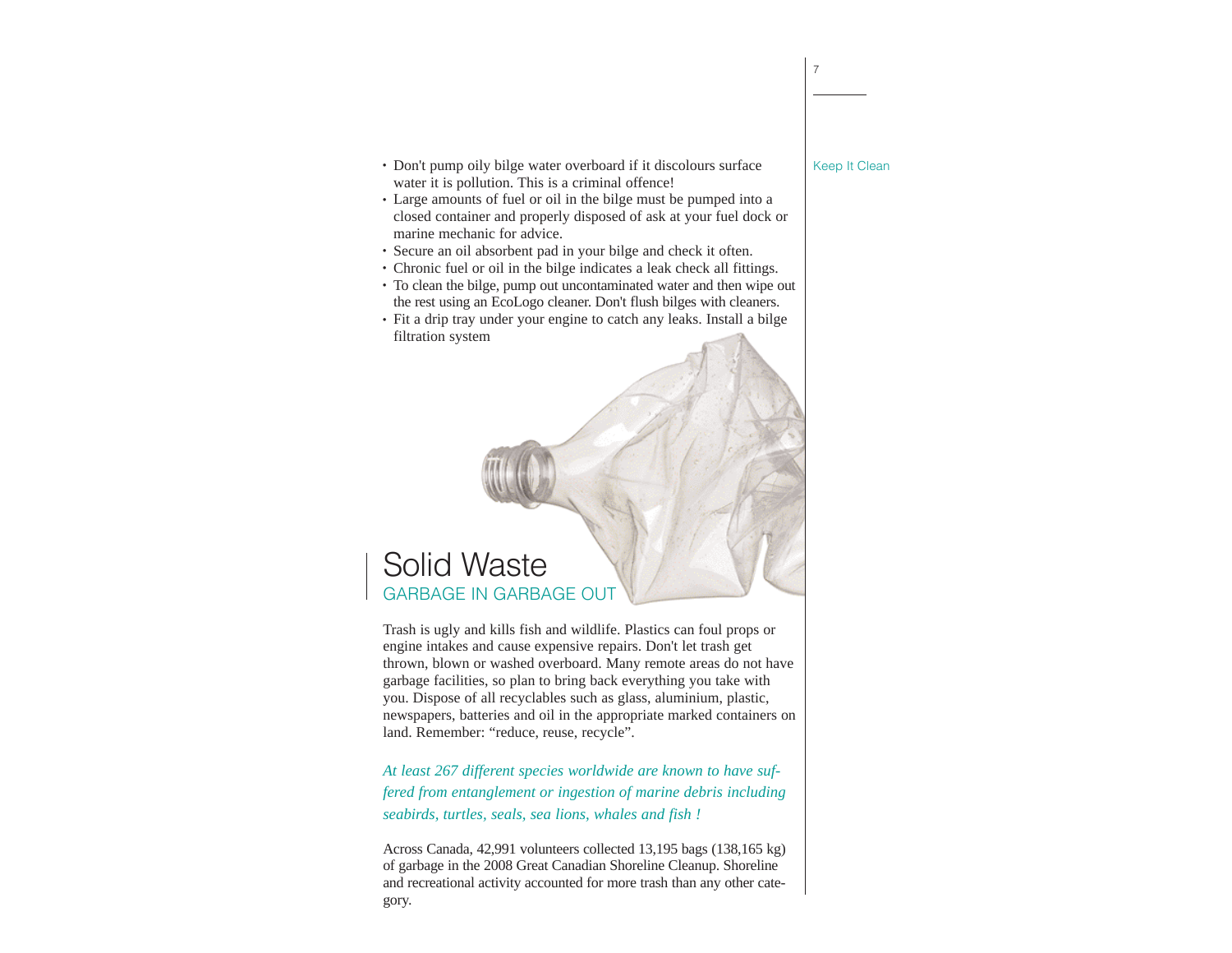# Marine Birds FOR THE BIRDS Wildlife is sensitive to disturbance from people, boats and pets. Birds often abandon their nests and young, and feeding or other behaviour critical to survival can be disrupted. *There are only 11,000 black oystercatchers left in the world. Between April and August they build camouflaged nests near the shoreline of small islets or spits. These are easy to disturb without even knowing you've done so.* • Don't approach within 100 metres of bird colonies. • Don't allow pets ashore where they can disturb birds or nests. This can easily kill young birds. • Marine birds often nest on the ground or in burrows on small islets, cliffs and shorelines. These nests are difficult to see so be careful! For more information contact the Canadian Wildlife Service:1-604-666-0143. Respect ecological reserves. These are identified on charts. Marine Birds 8



Long-tailed Jaeger & Arctic Tern © Parks Canada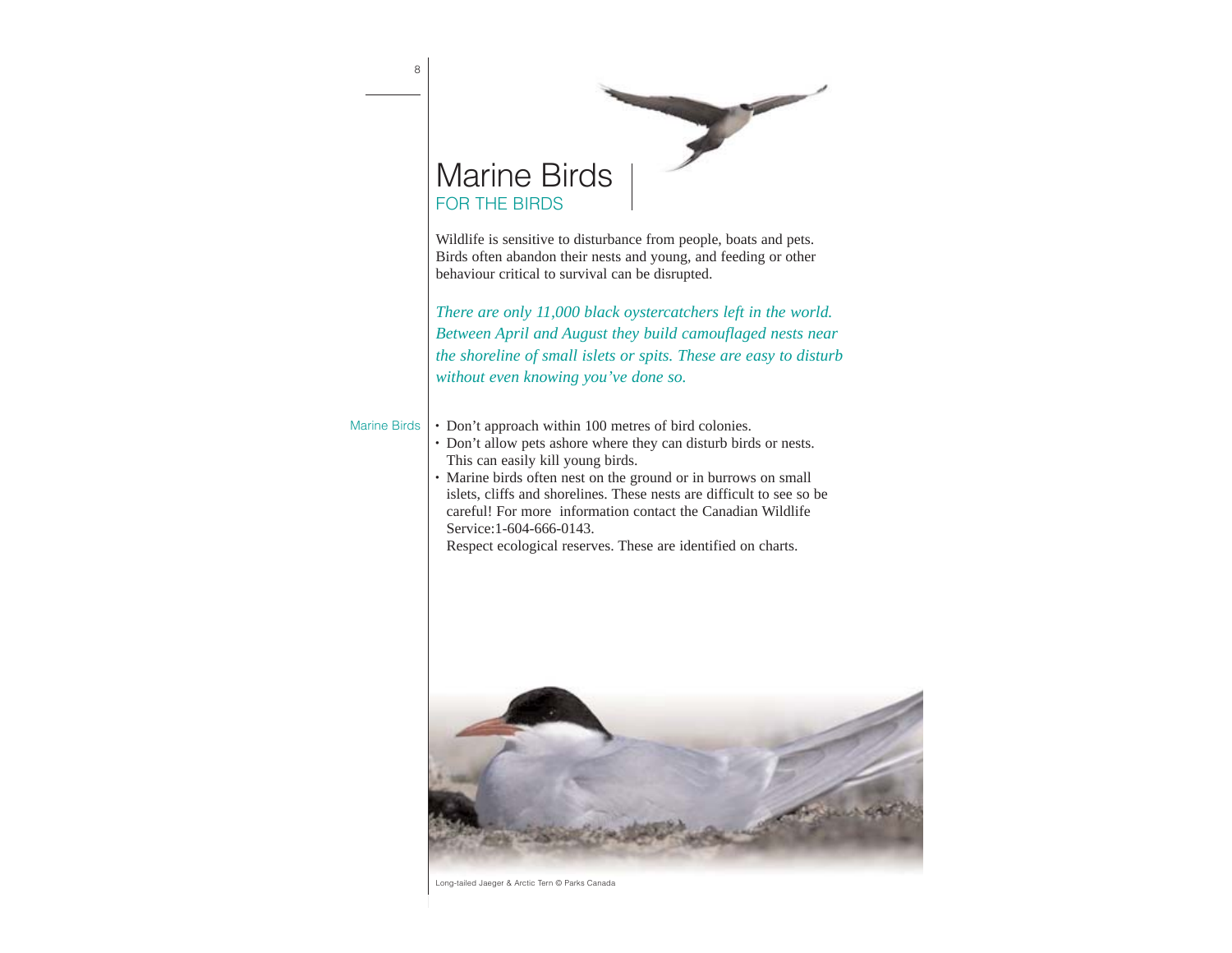# Hydraulic System PUMP IT UP

Biodegradable hydraulic oils are available to run in most systems. The Statue of Liberty uses soy oil, a renewable, biodegradable, non-mineral oil, as its elevator fluid.

- Regularly inspect fittings and hoses for leaks.
- Replace worn, cracked or chafed hoses.

# Engine Maintenance FULL STEAM AHEAD

- Keep engines well-tuned and efficient.
- <sup>l</sup> Use an oil change pump to transfer oil to a fuel dock or to a spill-proof container, then take it to a recycling facility.
- Slip a plastic bag over the oil filter before removing to prevent oil spilling into the bilge.
- Keep oil-absorbent pads handy to wipe up spills.
- Inspect and fix any leaks or drips.
- Many older engines are bleeders; if you have one, get a drip tray and empty it regularly.
- Antifreeze is harmful to marine life use only when necessary.
- Dispose of oil, filters, contaminated absorbent pads and other materials correctly (see **Disposal** section).
- $\cdot$  Inspect lines and hoses for deterioration. Prevent lines from chafing.
- Use biodegradable oils whenever possible.

Keep It Clean

Keep It Clean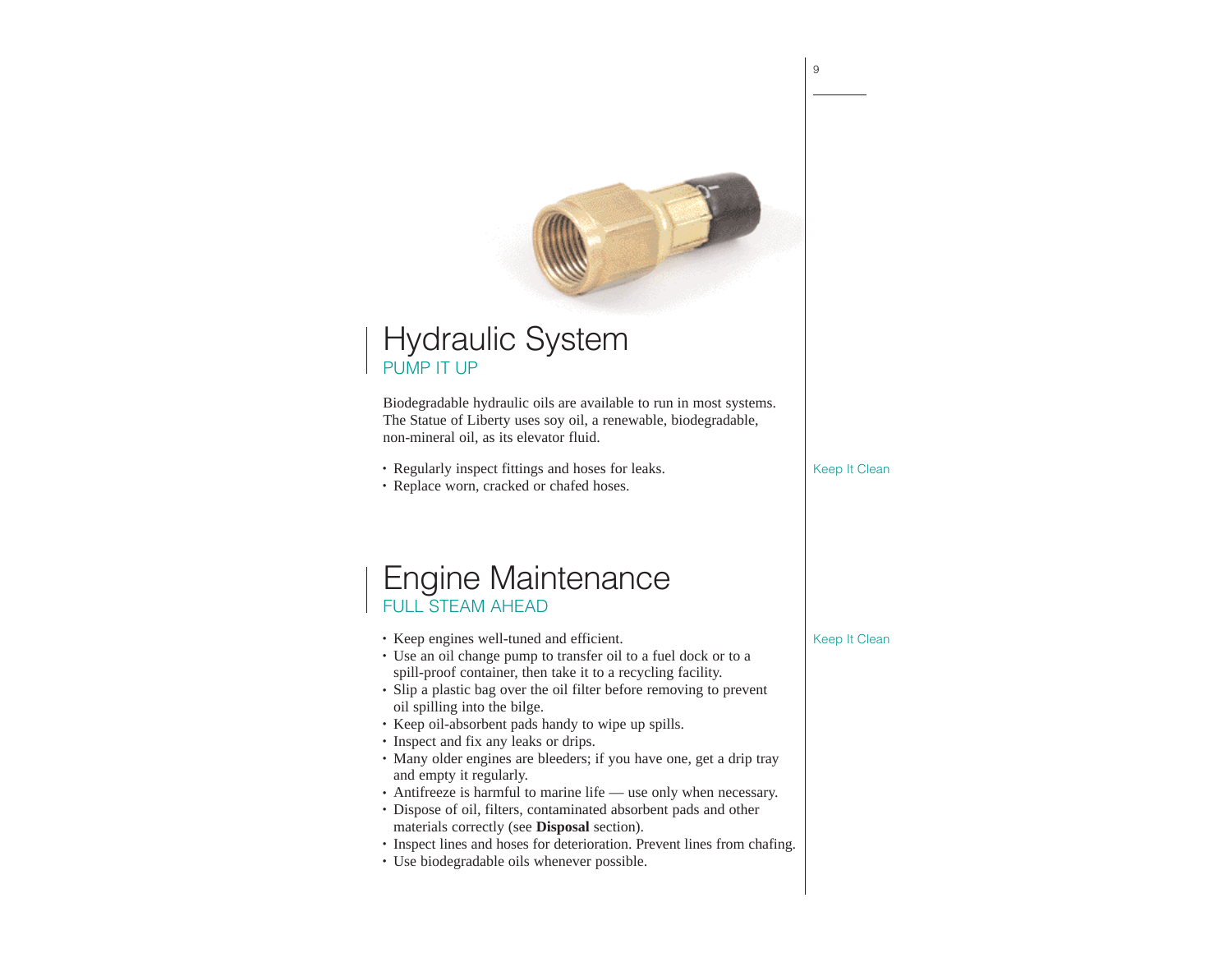# **BOAT WASTE PUI**

#### **BRITISH COLUMBIA**

**Union Steamship Co. Marina, Bowen Island Deep Bay Harbour Authority, Bowser Angler's Anchorage Marina, Brentwood Bay Browns Bay Marina, Campbell River Campbell River Harbour Authority, Campbell River Comox Harbour Authority, Comox Saltspring Island Harbour Authority, Ganges Gibson's Landing Harbour Authority, Gibsons Gibson's Marina, Gibsons Ladner Harbour Authority, Ladner Lund harbour Authority, Lund Pumpty Dumpty Mobile 2, Mayne Island Mill Bay Marina, Mill Bay Mission Harbour Authority, Mission Port of Nanaimo Eco Barge, Nanaimo Deep Cove North Shore Marina, North Van Mosquito Creek Marina, North Van Ocean Falls Public Dock, Ocean Falls Harbour Authority of Pender Harbour, Pender Harbour Madeira Park Public Dock, Pender Harbour Point Robert's Marina, Point Roberts Porpoise Bay DFO Govt. Dock, Porpoise Bay Port Hardy Harbour Authority, Port Hardy Port McNeil Harbour Authority, Port McNeill Reed Point Marina, Port Moody Shelter Island Marine, Richmond Pumpty Dumpty Mobile 1, Saanich Inlet Sandspit Harbour Marina, Sandspit Harbour Authority of Sayward, Sayward Fairwinds Schooner Cove Marina, Schooner Cove Port Sidney Marina, Sidney Tsehum Harbour Authority, Sidney Van Isle Marina, Sidney Steveston Harbour Authority, Steveston Sointula Harbour Authority, Sointula Harbour Authority of Squamish, Squamish Tofino Harbour Authority, Tofino Ucluelet Harbour Authority, Ucluelet Burrard Civic Marina, Vancouver Coal Harbour Marina, Vancouver False Creek Harbour Authority, Vancouver False Creek Yacht Club, Vancouver Heather Civic Marina, Vancouver Coast Harbourside Marina, Victoria Victoria Marina, Victoria**

#### **PRINCE EDWARD ISLAND**

**Cardigan City Wharf, Cardigan Quarter Master Marine, Charlottetown Silver Fox Yacht Club, Summerside**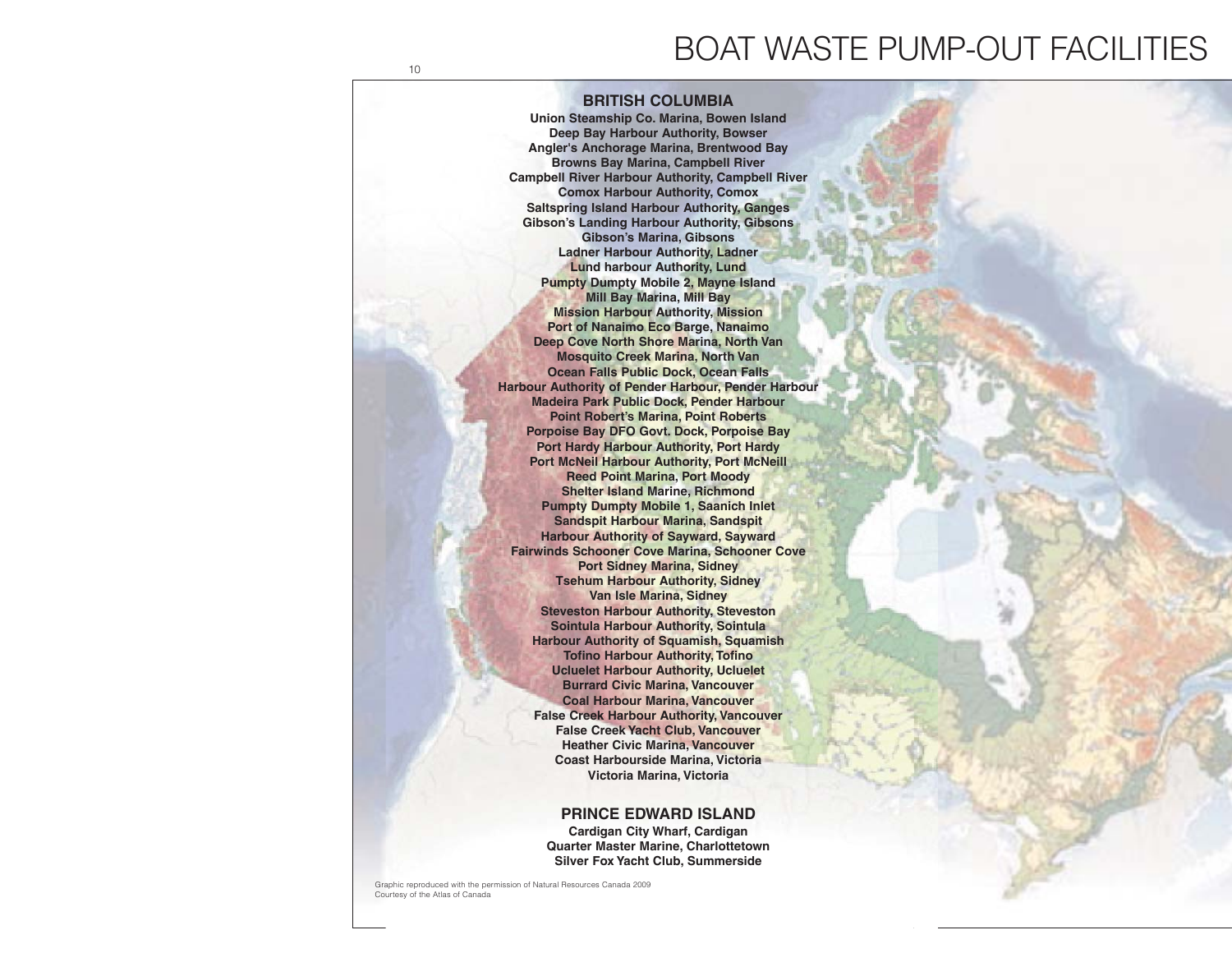# **MP-OUT FACILITIES**

#### **NOVA SCOTIA**

**Baddeck Marine, Baddeck Cape Breton Boat Yard, Baddeck Harbour Authority, Ballantyne's Cove Bridgewater Marine Terminal, Bridgewater Chester Red Cross Wharf, Chester Harbour Authority, Cribbon's Point Dartmouth Yacht Club, Dartmouth Dundee Marine, West Bay, Dundee Barra Straight Marina, Grand Narrows Guysborough Waterfront Marina, Guysborough Royal NS Yacht Squadron, Halifax Echo Bay Marine, Lunenburg Mahone Bay Government Wharf, Mahone Bay Straight of Canso Yacht Club, Port Hawkesbury St. Peter's Lions Marina, St. Peter's Shining Waters Marine, Tantallon SS Marion Sailing Society Wharf, Whycocomagh**

#### **QUÉBEC**

**Lord Reading Yacht Club, Beaconsfield Club Nautique de Boucherville, Boucherville Royal Saint Laurence Yacht Club, dorval Hudson Yacht Club, Hudson Club de voile des Laurentides, Oka Yacht Club Pointe-aux-Anglais, Oka La Marina du Port de Québec, Québec Marina de Rimouski Est, Rimouski Est Club Nautique Roberval, Roberval** 

#### **NEW BRUNSWICK**

**Bathurst Marina, Bathurst Sawmill Point Boat Basin Marina, Bouctouche Camping Marina, Bas Caraquet Chipman Marina, Chipman Cocagne Marina, Cocagne Regent Street Wharf, Fredericton Gagetown Marina, Gagetown Cocagne Cape Port Authority Marina, Grande-Digue Douglas Harbour, Grand Lake Belleisle Bay Marina, Hampton Saint John Marina, Ltd., Ketepec Mactaquac Provincial Park Marina, Mactaquac Miramichi Boat and Yacht Club, Miramichi Station Wharf Marina, Miramichi Oromocto Boat Club, Oromocto Rothesay Yacht Club, Rothesay RK Yacht Club, Milledgeville Marina, Saint John St. Andrews Market Wharf, St. Andrews Shediac Bay Marina, Shediac Pointe du Chêne Marina, Shediac**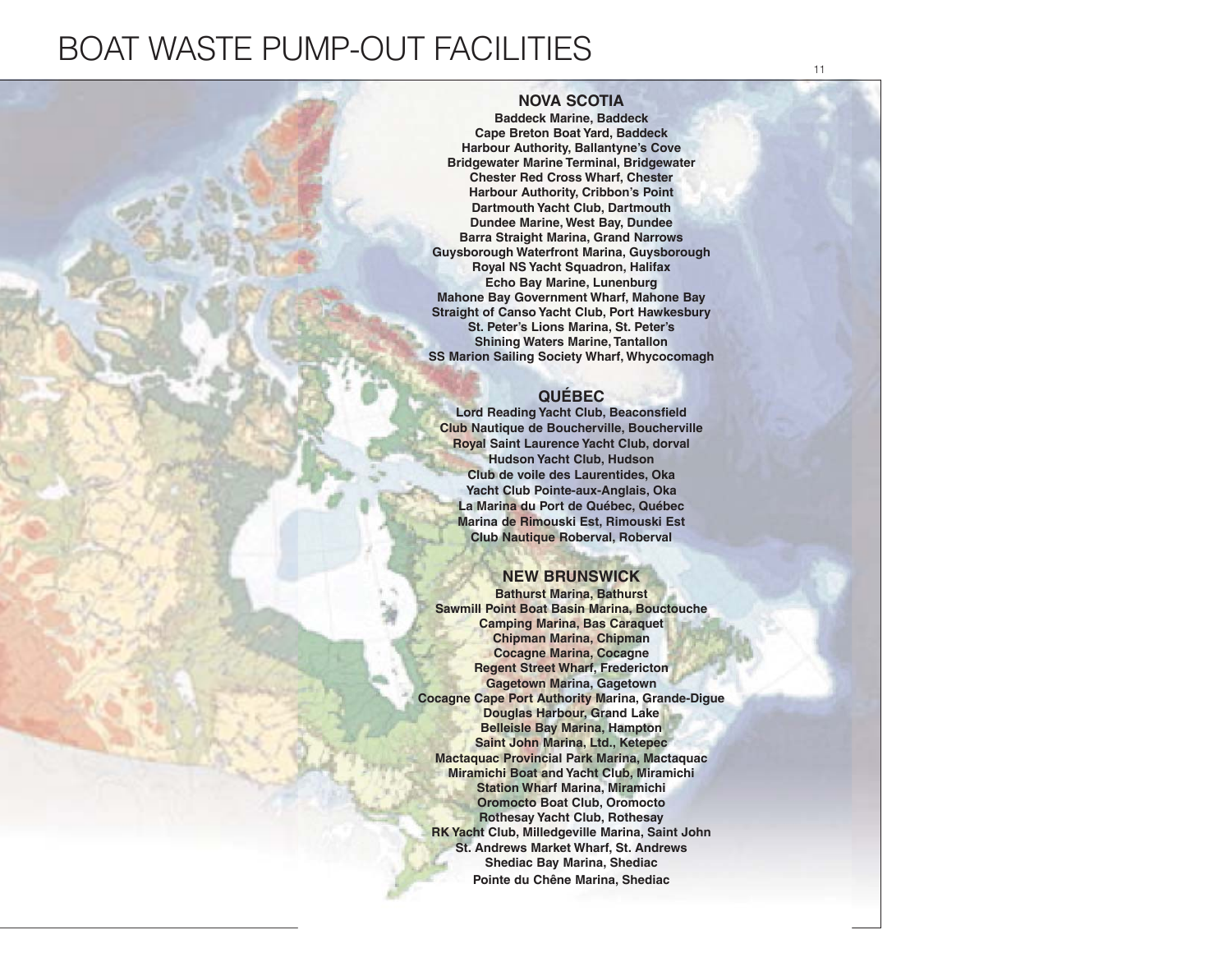| <b>Exhaust System</b> |
|-----------------------|
| COMPLETELY EXHAUSTED  |

Conventional 2-stroke outboards discharge up to 25 percent of their fuel/oil mixture straight into the water. Just think, if you used 20 gallons of fuel you might as well have poured a 5 gallon can of gas and oil into the water!!!

#### Keep It Clean

- Always keep your engine well-tuned.
- <sup>l</sup> Choose 4-stroke or oil injected 2-stroke outboards instead of conventional 2-strokes. They're better for the environment, save fuel costs, and are quieter.
- Some new inboard diesel and gas engines produce less air pollution. Consider this when choosing your next engine.

### Hull Maintenance YOUR BABY'S BOTTOM

One of the greatest potential sources of pollution is the dryland area in shipyards where boats are hauled out for cleaning. Most of us enjoy blasting away with the pressure washer to clean the bottom. Unfortunately, the paint residue that we remove is toxic, and when we wash it down the storm drain it goes straight into the water.

Very few shipyards have installed recirculating systems because of the cost and the difficulty of disposing of the toxic sludge that is collected. Until these systems are in place, boaters can eliminate the problem by using a "drop sheet" to collect residue from cleaning, sanding or painting. Responsible shipyards insist on this. Don't feel shy about suggesting this practice to other boaters.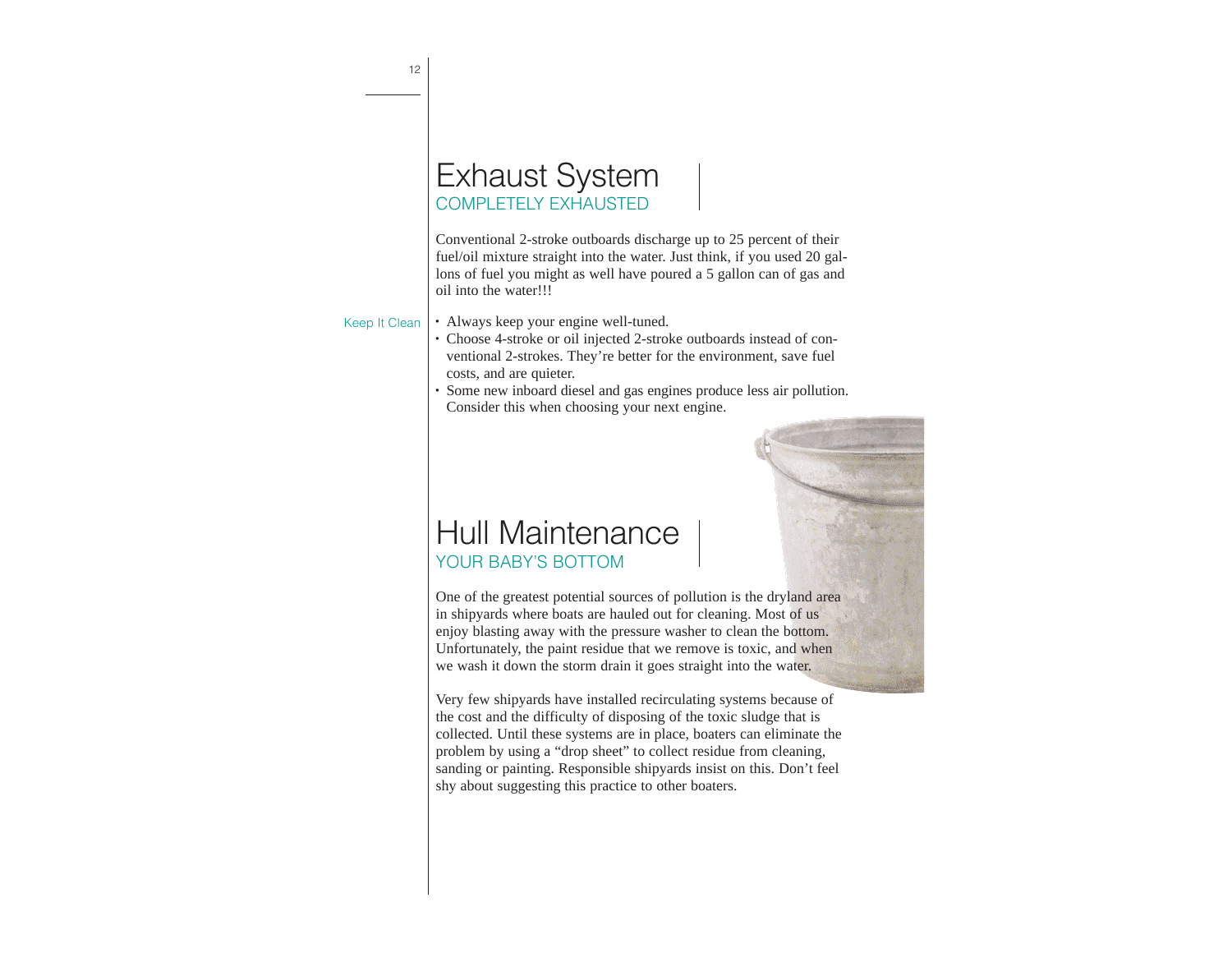

- Choose hard antifouling or new "non-fouling" paints.
- Only use a soft brush or cloth to clean your hull in the water. This prevents the release of toxic paint into the environment.
- Don't buy more than you need. Reseal and keep for future use.
- Avoid tide grids for sanding, scraping or painting. If other options are not available, use a groundsheet to collect spills as well as residue from sanding or scraping, then dispose of this properly.

### Deck Maintenance TOPSIDE WORK

Any foreign substance entering the water can hurt marine life. To minimize the risk, you should do most of your work on land. Follow these steps when minor dockside work can't be avoided check with your harbour authority for its policy on this.

- Don't let anything fall in the water, including sanding dust, solvents, strippers etc. Choose water-soluble solvents.
- Ensure that sanders, grinders and other tools have dust collection fittings in place.
- Be prepared! Always have absorbent pads or rags on hand to contain spills.
- Contain the mess! Use tarps on the dock and between the dock and the boat to catch spills and other materials.
- Mix paints and other liquids on shore and have only small amounts open on the dock or boat at any time.
- Don't wash parts over the water. Wash over a bucket or in a parts washer.
- Never pour paint or other liquid wastes down storm drains or any other drain.
- Before doing any work on your boat ask your marina or boatyard for a copy of Environment Canada's Best Management Practices.
- Become familiar with where to dispose of paints, solvents and other wastes.

13

#### Keep It Clean

Keep It Clean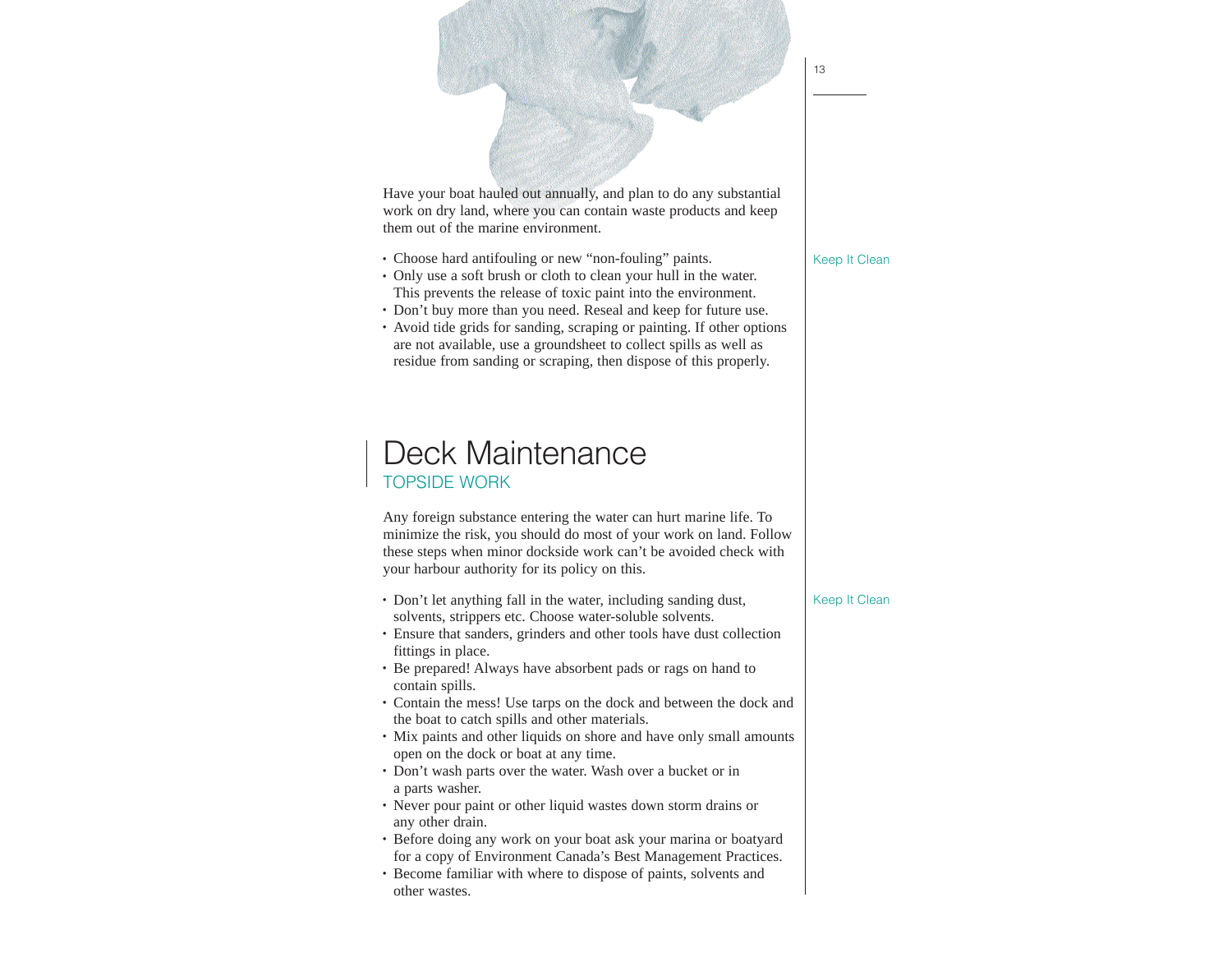|               | <b>Cleaning Hatches &amp; Decks</b><br>SWABBING THE DECKS                                                                                                                                                                                                                                                                         |
|---------------|-----------------------------------------------------------------------------------------------------------------------------------------------------------------------------------------------------------------------------------------------------------------------------------------------------------------------------------|
|               | Dish soap, bilge cleaner and many other marine cleaning products that<br>go down your boat's drains or out your scuppers are harmful to fish<br>and other marine life. These products go untreated into the water and<br>stay there. Use certified ecologo products or vinegar and water, with a<br>healthy dose of elbow grease. |
| Keep It Clean | • Use the Environmental Choice or Green-Seal ecologo symbols as a<br>guide to less harmful products.                                                                                                                                                                                                                              |

- Read labels and look for non-toxic, chlorine-free, phosphate-free products.
- Minimize your use of soaps and detergents.

 $14$ 

• Check out "Alternative Cleaners" (see next page).

Choosing environmentally friendly cleaning products can be confusing. In Canada, manufacturers don't have to substantiate claims such as "green" or "environmentally friendly". If you are buying cleaning products, here are some of the terms you may encounter.

| Term                                           | Explanation                                                                                                                                                                                                                                                                                                                                                                                       |
|------------------------------------------------|---------------------------------------------------------------------------------------------------------------------------------------------------------------------------------------------------------------------------------------------------------------------------------------------------------------------------------------------------------------------------------------------------|
| Environmental<br>Choice                        | The Canadian Environmental Choice ecologo indicates that a product<br>has been certified by an independent third party. The certification<br>criteria used is established through a multi-sectoral consultative process.<br>Environmental Choice.com has a section dedicated to marine products.<br>These products are widely accepted for providing a high level of<br>environmental protection. |
| Green-Seal<br>PostScript I<br>GreenSeal_Logo_I | The US Green-Seal ecologo indicates that a product meets the non-<br>profit organization's science-based environmental certification standard.<br>GreenSeal.org has a list of certified cleaning products.<br>These products are also widely accepted for providing a high level of<br>environmental protection.                                                                                  |
| Biodegradable                                  | Product naturally breaks down, but sometimes into harmful components.                                                                                                                                                                                                                                                                                                                             |
| Surfactants                                    | Surface active agents are in all soaps and detergents to create suds they<br>attach to fish's gills, destroying their ability to breathe.                                                                                                                                                                                                                                                         |
| Chlorine                                       | Found in bleach and other cleaning products, it forms the basis of<br>dioxins and other deadly compounds that cause cancer and damage<br>growth, development and reproduction in humans, fish and<br>other wildlife.                                                                                                                                                                              |
| Phosphate-<br>Free                             | Adding phosphates can lead to eutrophication, fostering algal blooms<br>and leading to severe water quality problems.                                                                                                                                                                                                                                                                             |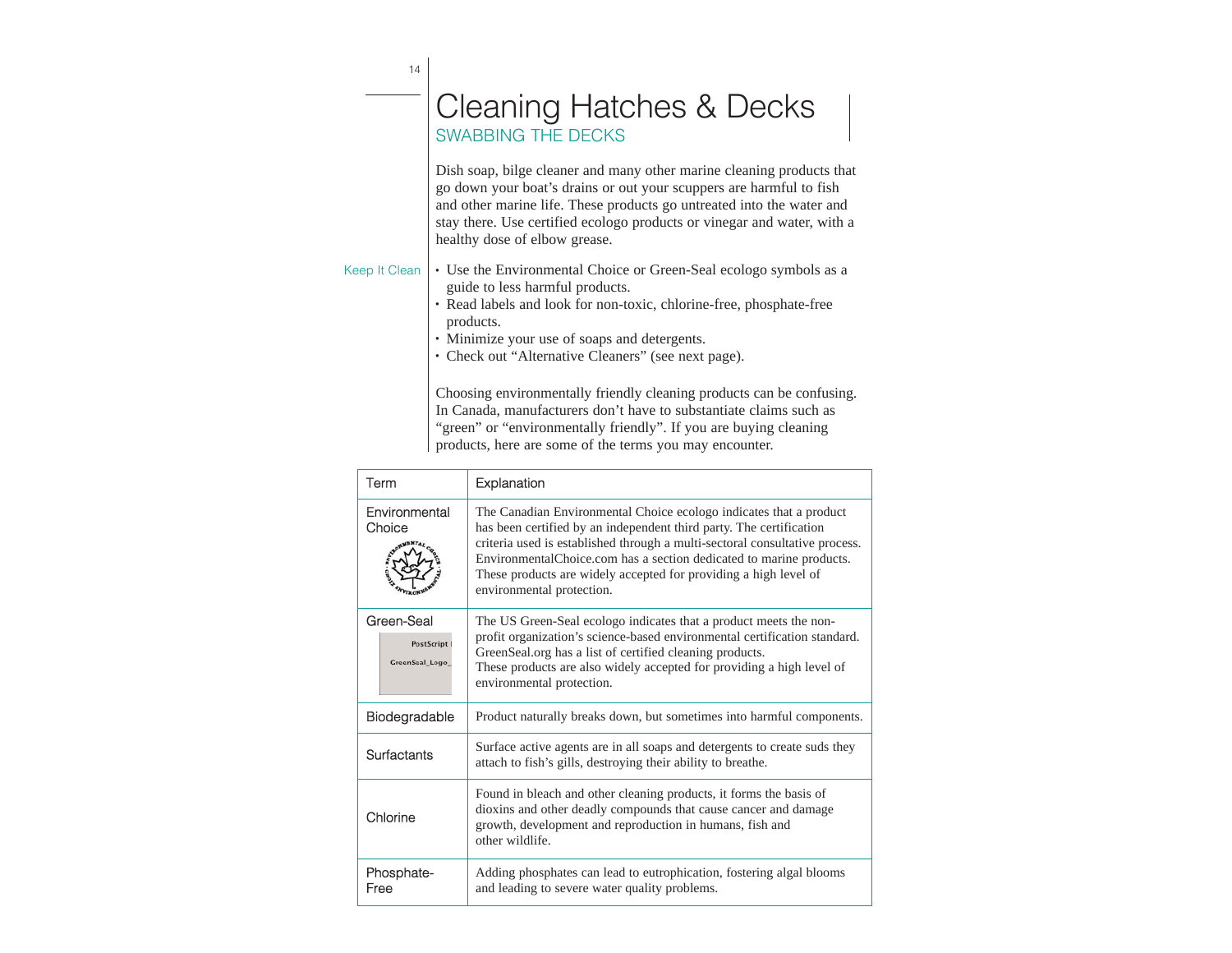Keep It Clean

15

- Never use chlorine bleach or products containing chlorine.
- Choose all soaps and detergents carefully, and use the minimum amount necessary.

*Remember: Choose your cleaning products carefully!*

# Alternative Cleaners AND ELBOW GREASE

Use these alternatives to augment Environmental Choice or Green Seal ecologo cleaning products.

| Task                | <b>Alternative Cleaners</b>                                                               |  |  |
|---------------------|-------------------------------------------------------------------------------------------|--|--|
| Decks/Hatches       | 1 part vinegar to 8 parts water                                                           |  |  |
| Fibreglass          | Baking soda and salt (in wet paste)                                                       |  |  |
| Aluminium           | 1 tbsp. cream of tartar in 1/2 litre hot water                                            |  |  |
| <b>Brass</b>        | Worcestershire sauce, vinegar and salt solution                                           |  |  |
| Chrome              | Vinegar and salt solution                                                                 |  |  |
| Chrome/Metal        | Polish with baby oil                                                                      |  |  |
| Copper              | Lemon juice and salt solution                                                             |  |  |
| Clear Plastic/Glass | 1 part vinegar to 2 parts water                                                           |  |  |
| Mildew              | Vinegar and salt solution or tea tree oil                                                 |  |  |
| Wood (interior)     | Polish with olive oil                                                                     |  |  |
| Bleaching           | Hydrogen peroxide bleach (NOT chlorine bleach)                                            |  |  |
| Scouring            | Baking soda and water paste                                                               |  |  |
| Hair                | Baby shampoo (phosphate-free & pH balanced)                                               |  |  |
| Shower/Toilet       | Wet area & scour with baking soda                                                         |  |  |
| Hands               | Baby oil to remove grease or paint<br>Margarine or use organic citrus extract based       |  |  |
| <b>Dishes</b>       | Use minimal amounts of dish soap. Choose non-<br>petroleum based soaps (eg. Nature Clean) |  |  |
| Aprés Cleaning      | 1 part rum to 2 parts fruit juice mix with ice                                            |  |  |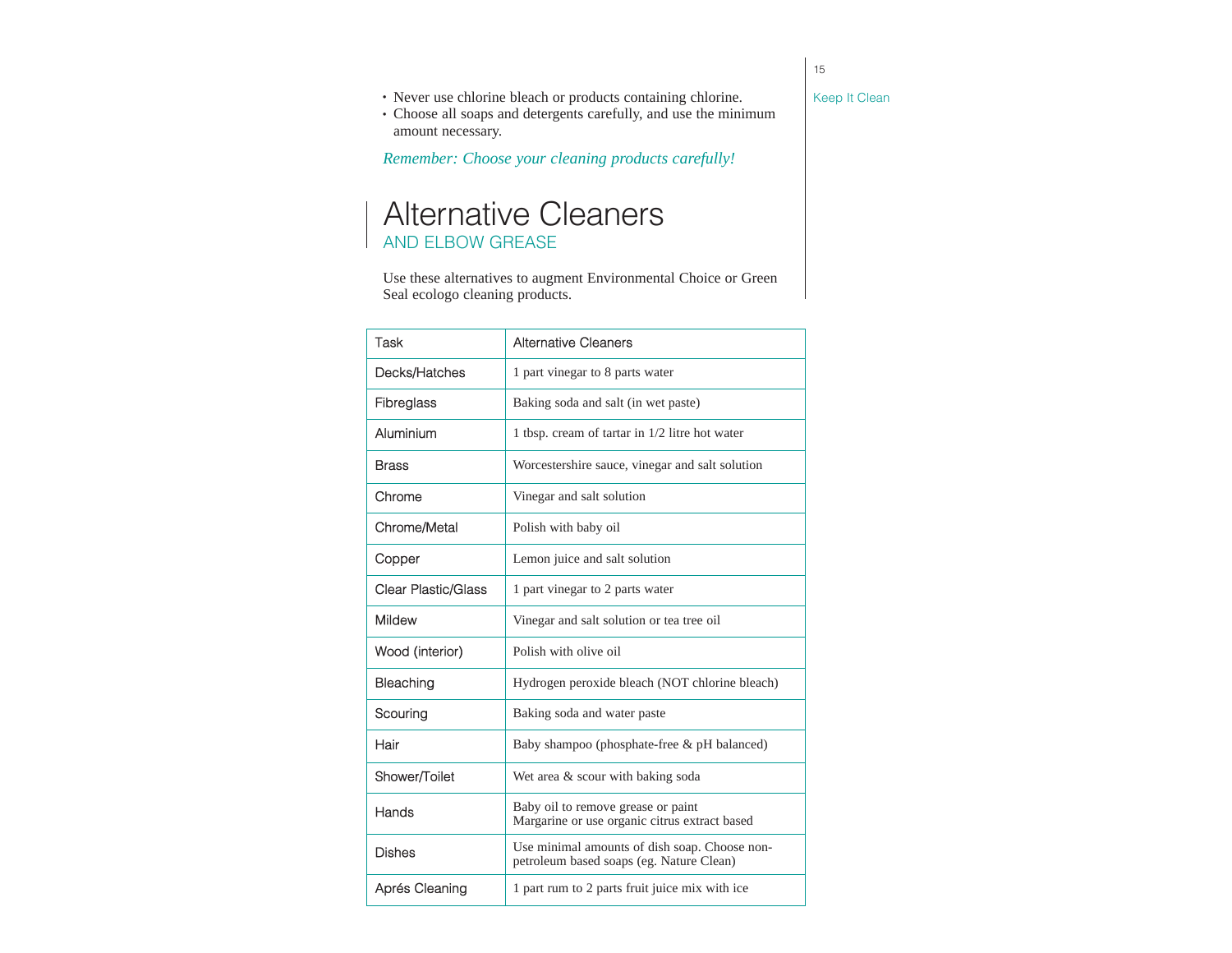# Hazardous Waste Disposal

The following substances are listed as special marine wastes and should only be disposed of at the appropriate facilities. Never mix hazardous substances!

| Substance                 | Disposal Information                                                        |  |
|---------------------------|-----------------------------------------------------------------------------|--|
| Used oil                  | Most fuel docks (check first),<br>some public docks and harbour authorities |  |
| Oil filters               | Most fuel docks (check first),<br>some public docks and harbour authorities |  |
| Oil absorbents            | Most fuel docks (check first),<br>some public docks and harbour authorities |  |
| Stale or contaminated gas | Most fuel docks (check first),<br>some public docks and harbour authorities |  |
| Solvents & thinners       | Some retailers, Local recycling depot                                       |  |
| Paints & varnishes etc.   | Some retailers, Local recycling depot                                       |  |
| Antifouling paint         | Some retailers, Local recycling depot                                       |  |
| <b>Batteries</b>          | Battery retailers, Local recycling depot                                    |  |
| Antifreeze                | Most fuel docks (check first),<br>some public docks and harbour authorities |  |

Web resource to help identify recycling facilities: **www.productcare.org**, **www.usedoilrecycling.com**. Use the B.C. Recycling Hotline **1-800-667-4321** or N.S. Solid Waste Hotline 1-877-313-7732 when you do not have web access.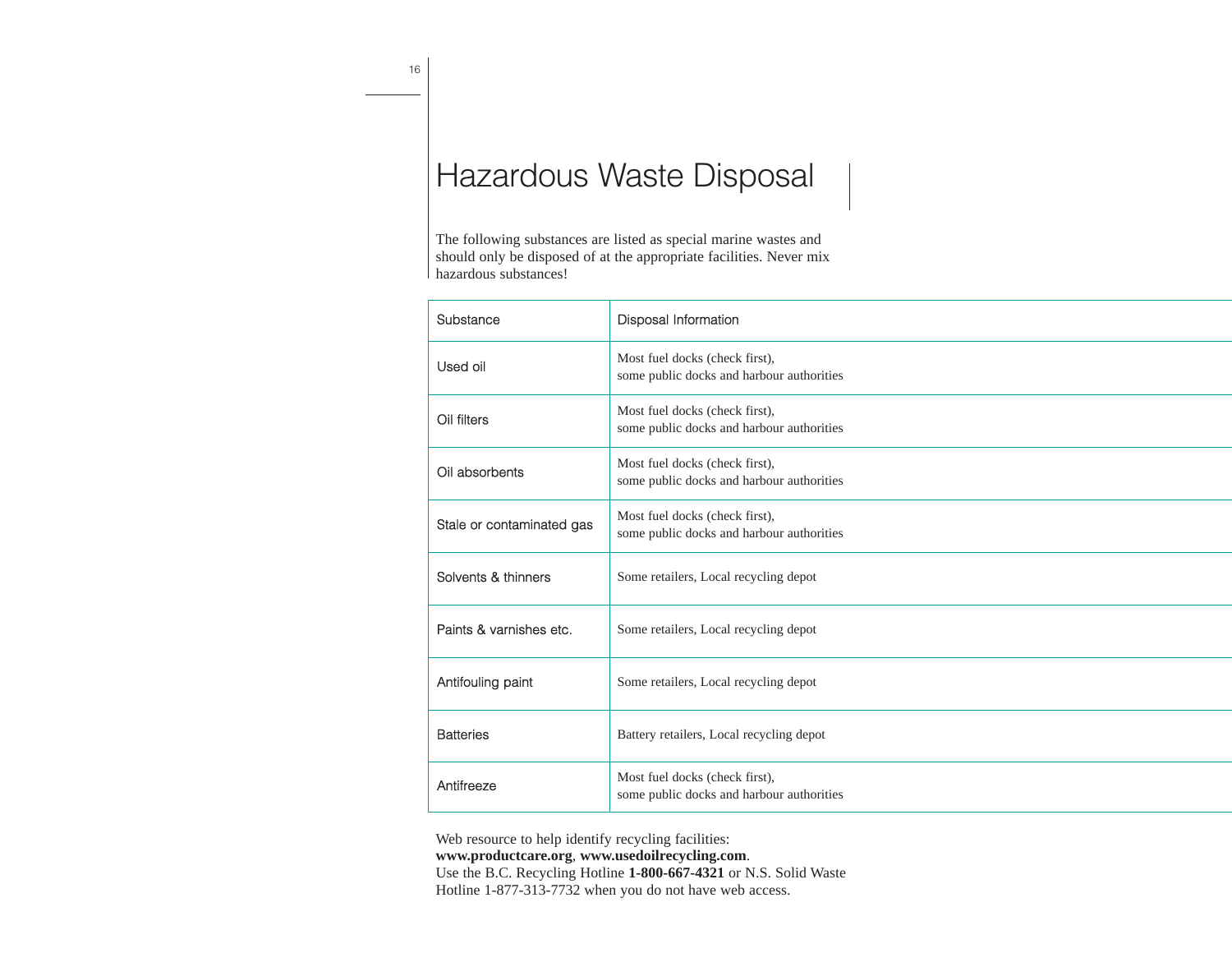

| <b>Notes</b>                                                                                                                   |
|--------------------------------------------------------------------------------------------------------------------------------|
| Confirm disposal location before changing oil.                                                                                 |
| Do not mix fuel and oil!                                                                                                       |
| Drain first and dispose of oil as above.                                                                                       |
| Wring out and reuse (dispose of the liquid with used oil).                                                                     |
| Dispose of when no longer useable.                                                                                             |
| Store and transport only in "ULC" approved containers.                                                                         |
| Keep fuel out of oil collection facilities!                                                                                    |
| Allow sediments to settle and then re-use.                                                                                     |
| Share product if still useable.                                                                                                |
| Some recycling depots have a paint sharing service.                                                                            |
| Store carefully and save for future use rather than disposing.                                                                 |
| Handle carefully, always use gloves and eye protection.                                                                        |
| Propylene glycol is harmful to marine mammals and ethylene<br>glycol is harmful to fish. All should be recovered and recycled. |
|                                                                                                                                |

#### OF NOTE

Keep a material disposal record, log: Facility name, phone, address, materials taken, hours etc.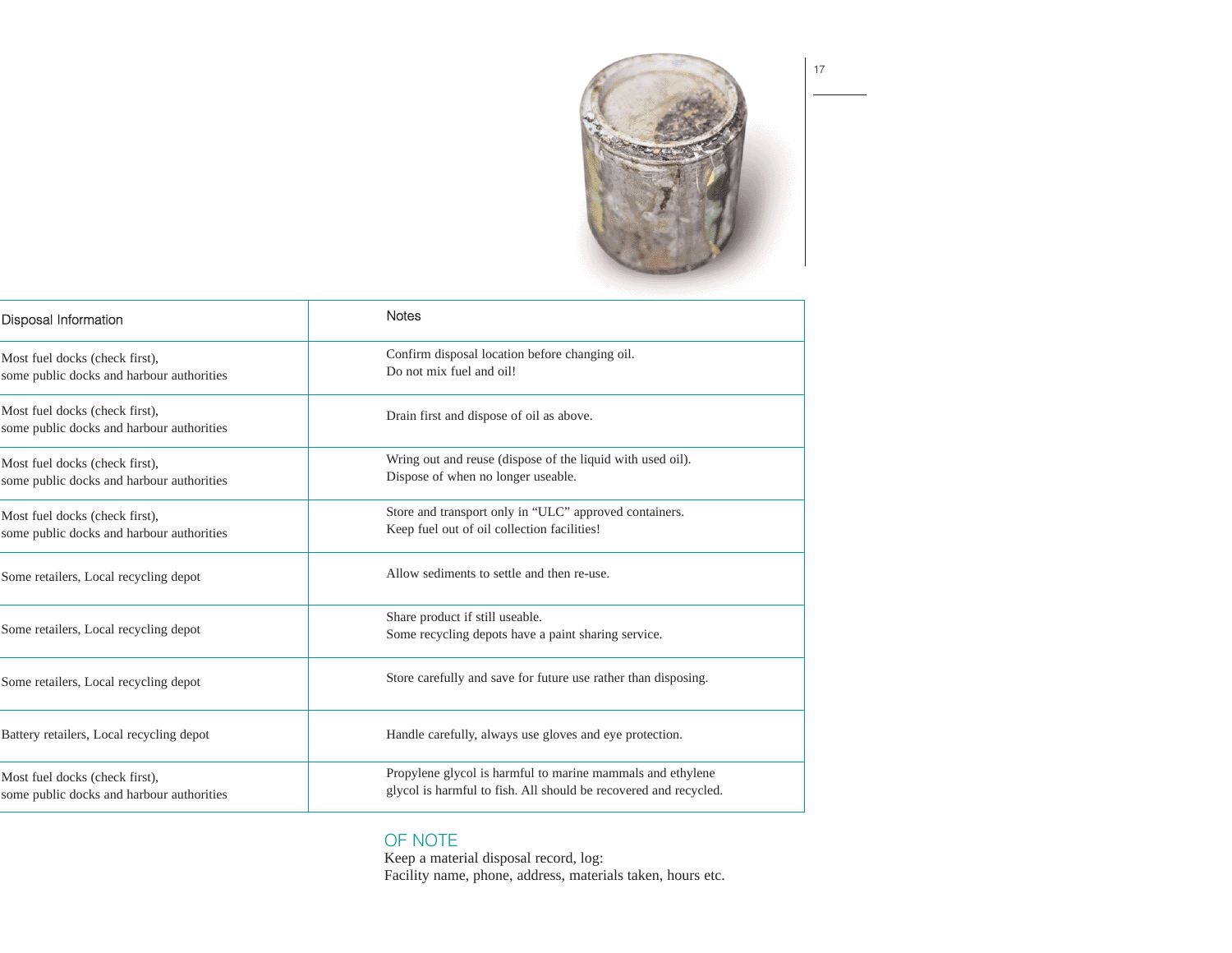18

# Boat Sewage HOLD IT IN

The new *Vessel Pollution Prevention Regulations* are designed to protect our marine environment. Raw vessel sewage contains pathogens that can cause illnesses, it will reduce available oxygen for local marine life, it could cause toxic algae blooms and may contain toxic chemical additives.

#### Simple Rules

- Do not discharge sewage while stopped or within three nautical miles of shore.
- Store sewage in holding tanks. Dispose regularly at pumpout stations, or hire a mobile pumpout service.
- Ensure your vessel's marine sanitation device (MSD) is work properly and discharge only when underway and a sufficient distance from shore. MSDs should not be discharged at dock or at anchor.
- Use shore-side restrooms rather than boat heads, whenever possible.

# Ballast Tanks PUMP IT OUT

The discharge of ballast water and sediment can lead to the transfer of harmful aquatic organisms and pathogens from one marine environment to another. Although vessels that travel exclusively in Canadian waters are exempt from Canadian ballast water regulations, when inside Canadian territorial waters, ballast water should be discharged away from shore, or in designated discharge zones. Transport Canada keeps an approved list of ballast water discharge zones.

# Gear Overboard STOW IT OR TIE IT DOWN!

Davy Jones' locker doesn't need any more stuff! The reality is that when you are on the water you are faced with wind, water and waves that try hard to knock stuff off your boat. If it moves, stow it or tie it down! This is not only good seamanship; this protects other mariners and marine life from unnecessary hazards.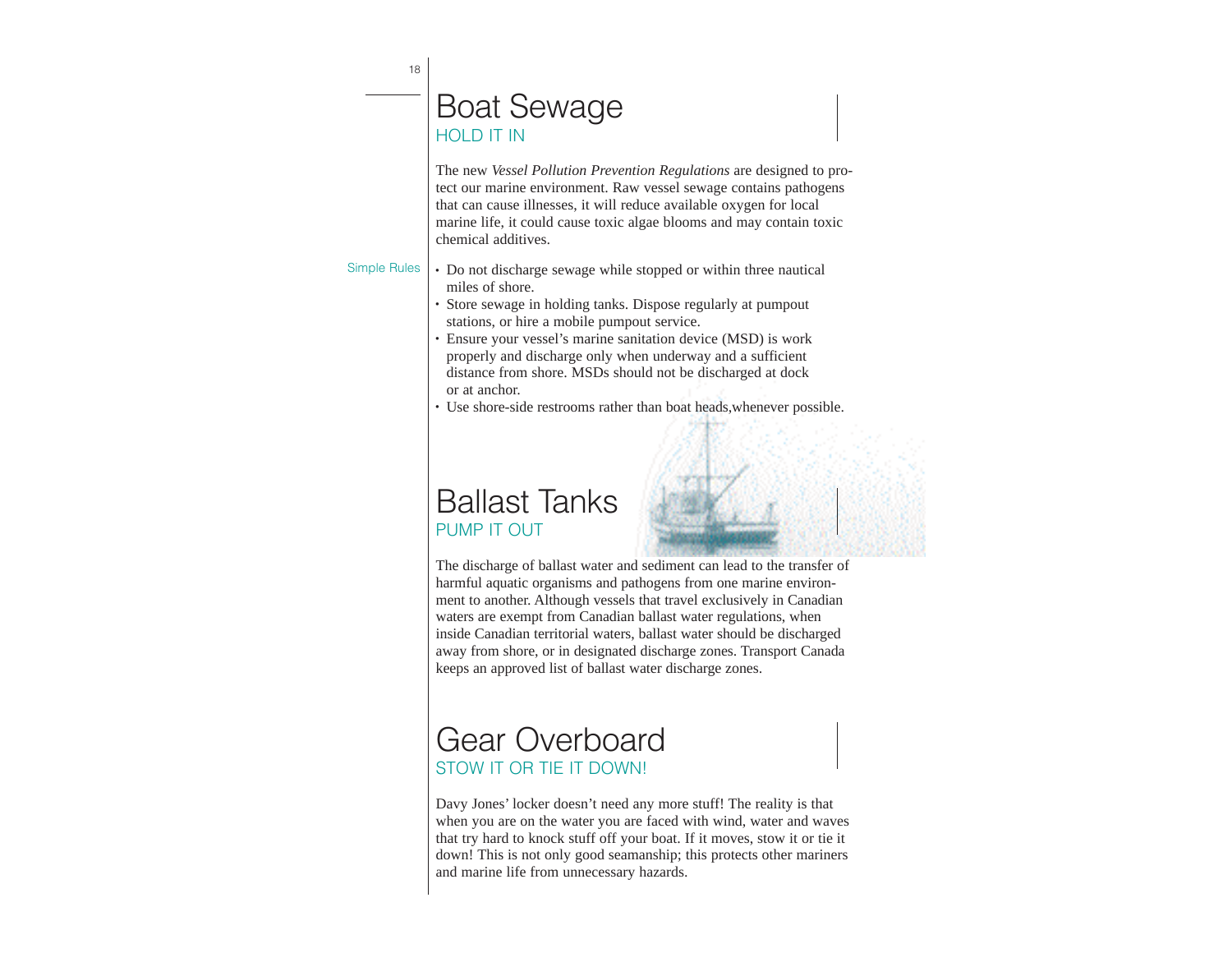### Fuel Efficiency PULL 'ER BACK!

The most important fuel saving device on any vessel is the throttle.

*By reducing your speed by as little as 25% you can save up to 50% on your fuel bill.* 

- Slow down and enjoying the voyage!
- Plan trips around tidal currents and weather
- Install a fuel flow meter. Monitor fuel consumption at different rpm's to find the most efficient speed for your vessel.

#### Maintaining a well-tuned engine

- If your exhaust is not virtually invisible, then your engine requires maintenance.
- Black exhaust indicates that the engine is overloaded, starved for combustion air or has worn injectors.
- <sup>l</sup> Blue exhaust indicates that there is oil in the combustion chamber caused by worn rings or valve guides.

#### Outboard motors

- The conventional 2-stroke outboard engine uses considerably more fuel than the newer 4 stroke motors.
- The conventional 2-stroke engine also puts up to 25% of its fuel/oil mixture straight back into the water.

#### Hull cleaning and maintenance

- A "dirty bottom" or rough hull will increase drag on the vessel.
- All underwater attachments to the hull such as zincs, transducers and keel coolers should be faired to the hull on the leading and trailing edges will also help prevent underwater drag on the vessel.

Engine, gear, shaft and propeller

- They should be well matched to deliver maximum efficiency to the individual hull design.
- A propeller with bent blades, dings or eroded edges will decrease your fuel efficiency significantly.
- The diameter size of the propeller is also very important for maximum performance.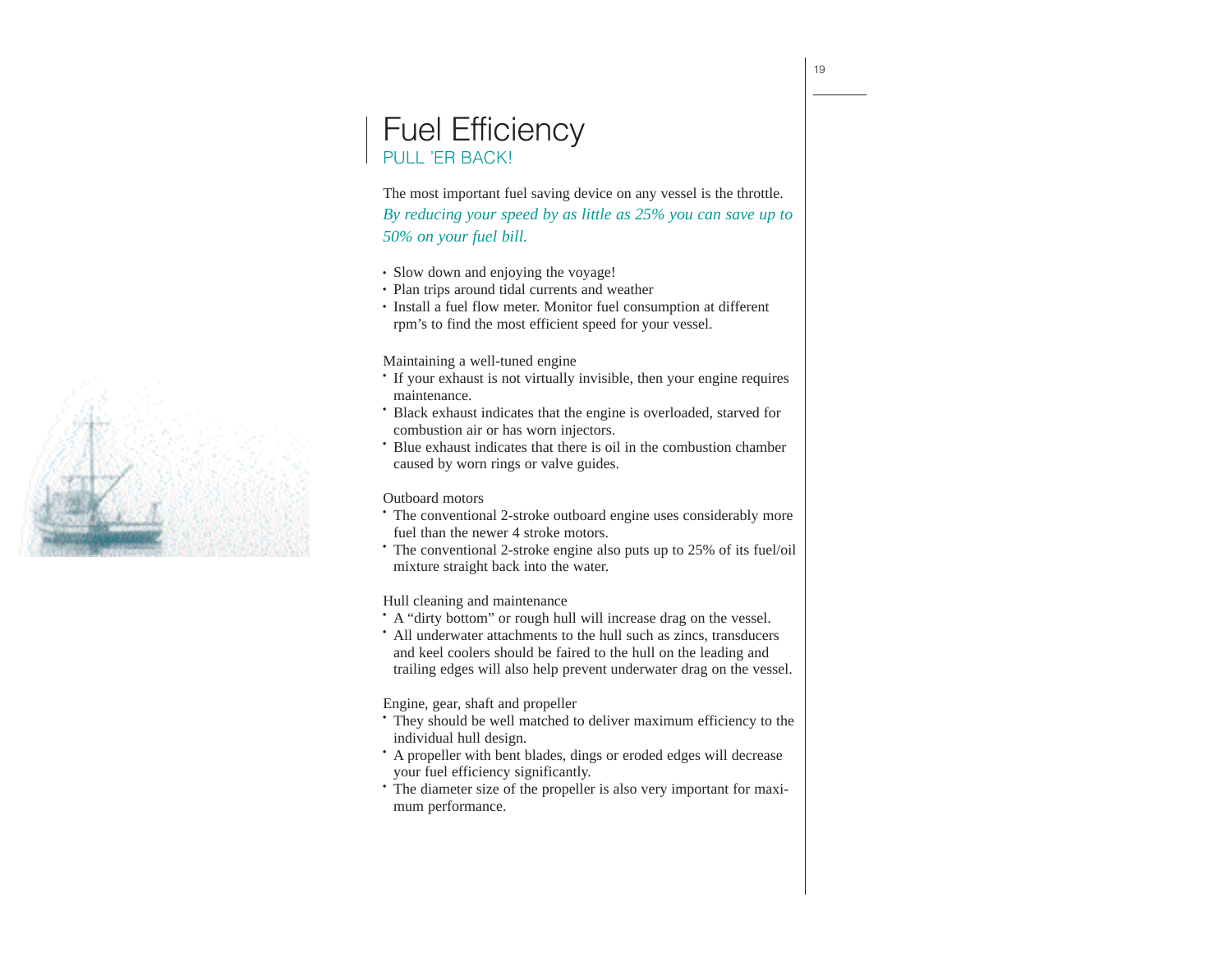# Feedback & Support GET ONBOARD!

Help care for our coastal waters. The T. Buck Suzuki Environmental Foundation is a charitable marine conservation organization whose goals are to protect habitat, prevent pollution, and promote sustainable fisheries on Canada's coastal waters — truly one of the world's richest marine ecosystems.

You can help us ensure that future generations get a chance to enjoy these magnificent waters too, by making a tax deductible donation online at www.BuckSuzuki.org or by mail to: #100 - 326 12th Street, New Westminster, BC V3M 4H6

All donations to T. Buck Suzuki Environmental Foundation are tax deductible. If you would like a receipt for donations less than \$20, please request one.

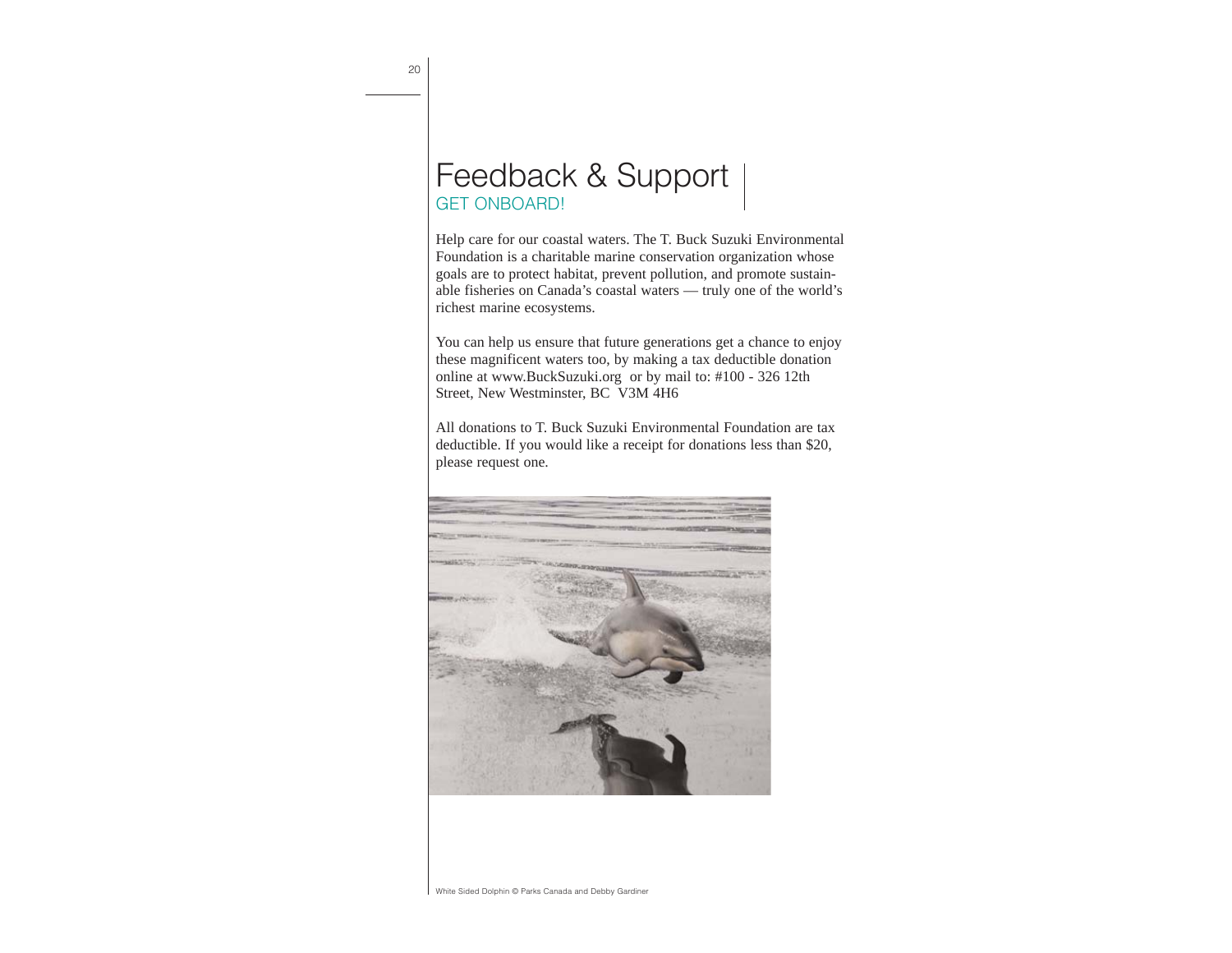

# GREEN BOATING TIPS

If you have a green boating tip that you think should be in our guide, contact us at **1-866 -960-1398**, or at: **www.BuckSuzuki.org.** An award may be made to the person providing the best green boating tip of the year.

Is what you put in the water safe? **Think of the impacts** if 2,800,000 commercial and pleasure boaters do the same thing!

**Get involved!** A recent survey found that most boaters would prefer shipyards with high environmental standards. Ask your shipyard to look at ways to improve its environmental performance. This includes facilities such as pump-outs and oil collection, as well as signs on docks showing how and where to recycle used products. There are many groups working to protect and restore our coast and its watersheds, your help is appreciated!



#### Solar Powered **EcoBarge**

Get Involved

Polar Bear © Parks Canada